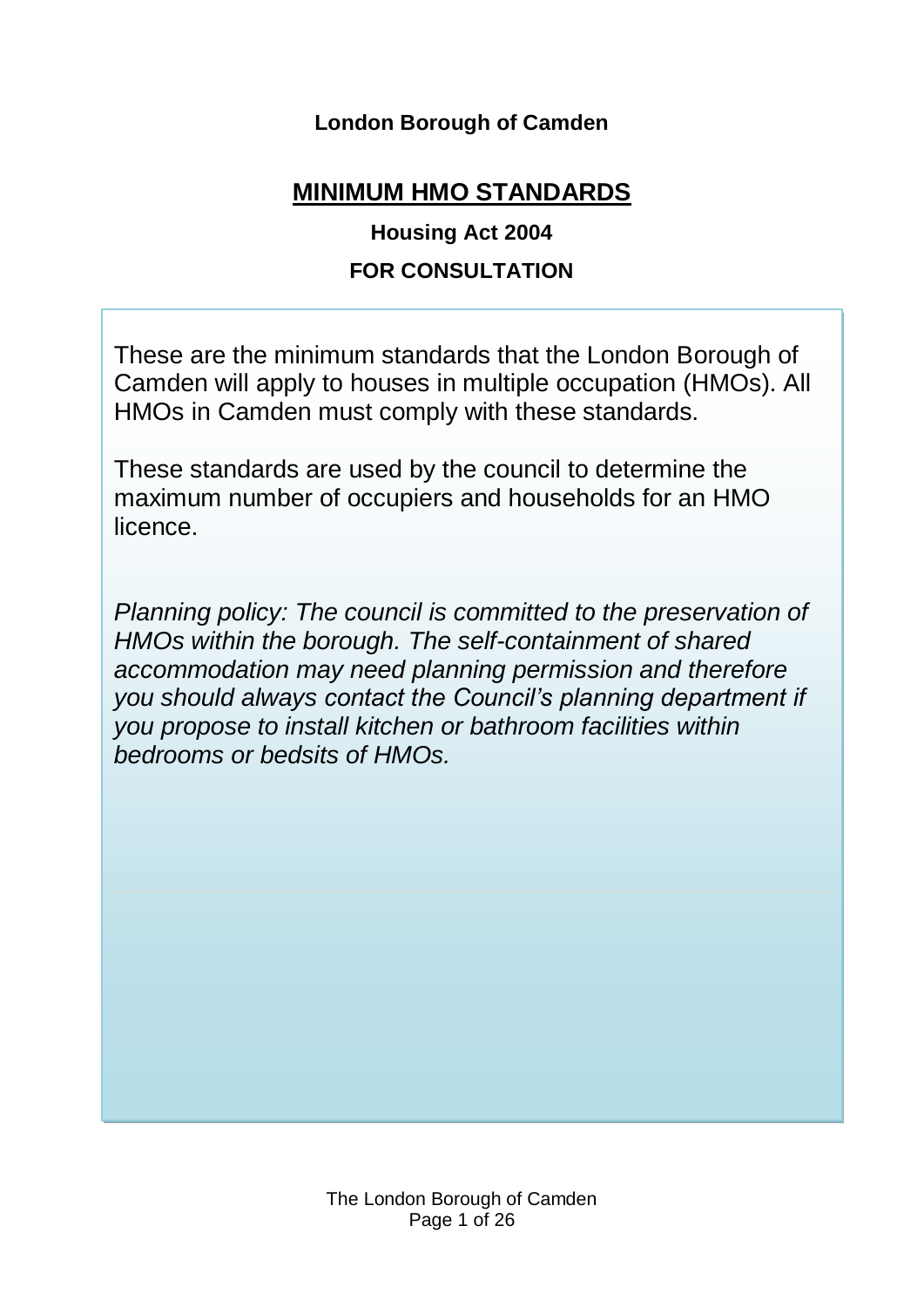## **ROOM SIZES**

## *Sleeping rooms*

| Minimum floor area where<br>kitchen is provided in a<br>separate room |                  |                  | Minimum floor area where kitchen<br>is included |
|-----------------------------------------------------------------------|------------------|------------------|-------------------------------------------------|
| Single                                                                | Double           | Single           | Double                                          |
| 9m <sup>2</sup>                                                       | 11m <sup>2</sup> | 12m <sup>2</sup> | 14m <sup>2</sup>                                |

- Where the ceiling height is less than 1.9m the floor area beneath is not counted.
- If any personal washing facilities are included within the room, the area required for any facility as detailed in personal hygiene facilities (see page 9), must be excluded when calculating the overall room sizes.
- Floor area that cannot be used because of its shape or location must not be included when calculating room sizes.
- A child will be treated as a separate person/occupant.
- No more than two persons may occupy any room regardless of the size.

## *Two-room lets*

- For individual lettings which consist of two rooms the following must apply:
	- all habitable rooms must be on the same floor
	- for one person lettings, the minimum size for each room must be 6.5m<sup>2</sup>
	- **for two person lettings, (living as one household) the minimum size for each** room must be  $8.5m<sup>2</sup>$
	- where cooking facilities are provided within one of the rooms, an additional  $2.5<sup>2</sup>$  must be added to that room.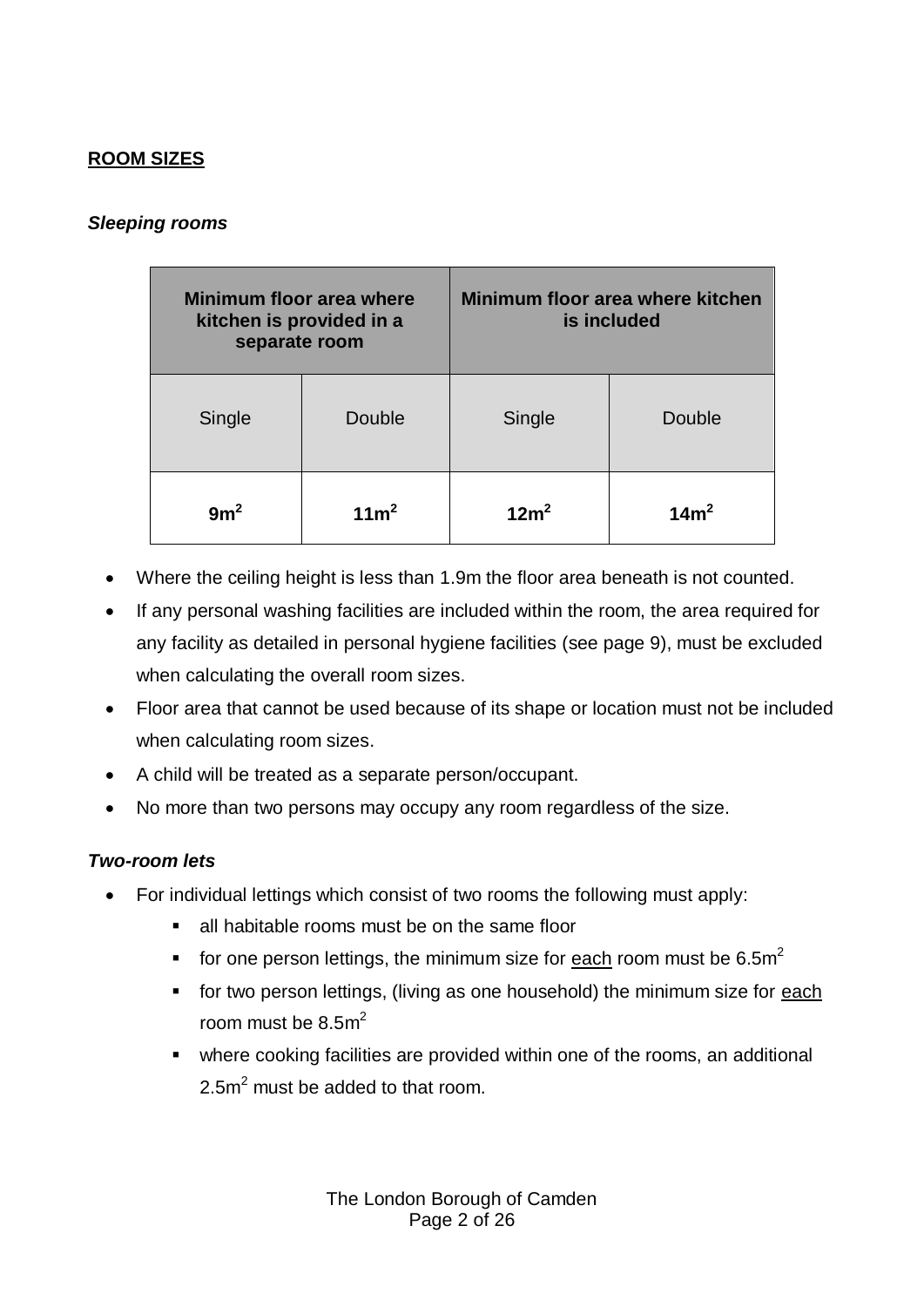## **HEATING**

- Fixed space heating to be provided in every room including bathrooms and kitchens so that a constant temperature of at least  $21^{\circ}$ C can be maintained in sleeping rooms and bathrooms and at least 18°C in all other rooms.
- All heating sources must be provided with controls to allow the occupants to regulate the temperature within their unit of accommodation i.e. provision of thermostatic radiator valves (TRVs).
- Where there is a central heating system, heating should be available to individual tenants at all times.

## **POWER SOCKETS**

 At least four suitably located double sockets (or equivalent) must be provided to each room. This is in addition to those sockets provided in kitchen areas.

## **FIRE SAFETY**

 The HMOs design, construction and condition should limit the spread of fire and smoke. In addition, there should be adequate fire protection to the means of escape and between each unit of accommodation. The HMO should also be provided with appropriate detection and alarm systems and, as appropriate, emergency lighting and firefighting equipment. All works to be carried out in accordance with LACORS [national guidance](http://www.cieh.org/library/Knowledge/Housing/National_fire_safety_guidance_08.pdf) on fire safety.

> The London Borough of Camden Page 3 of 26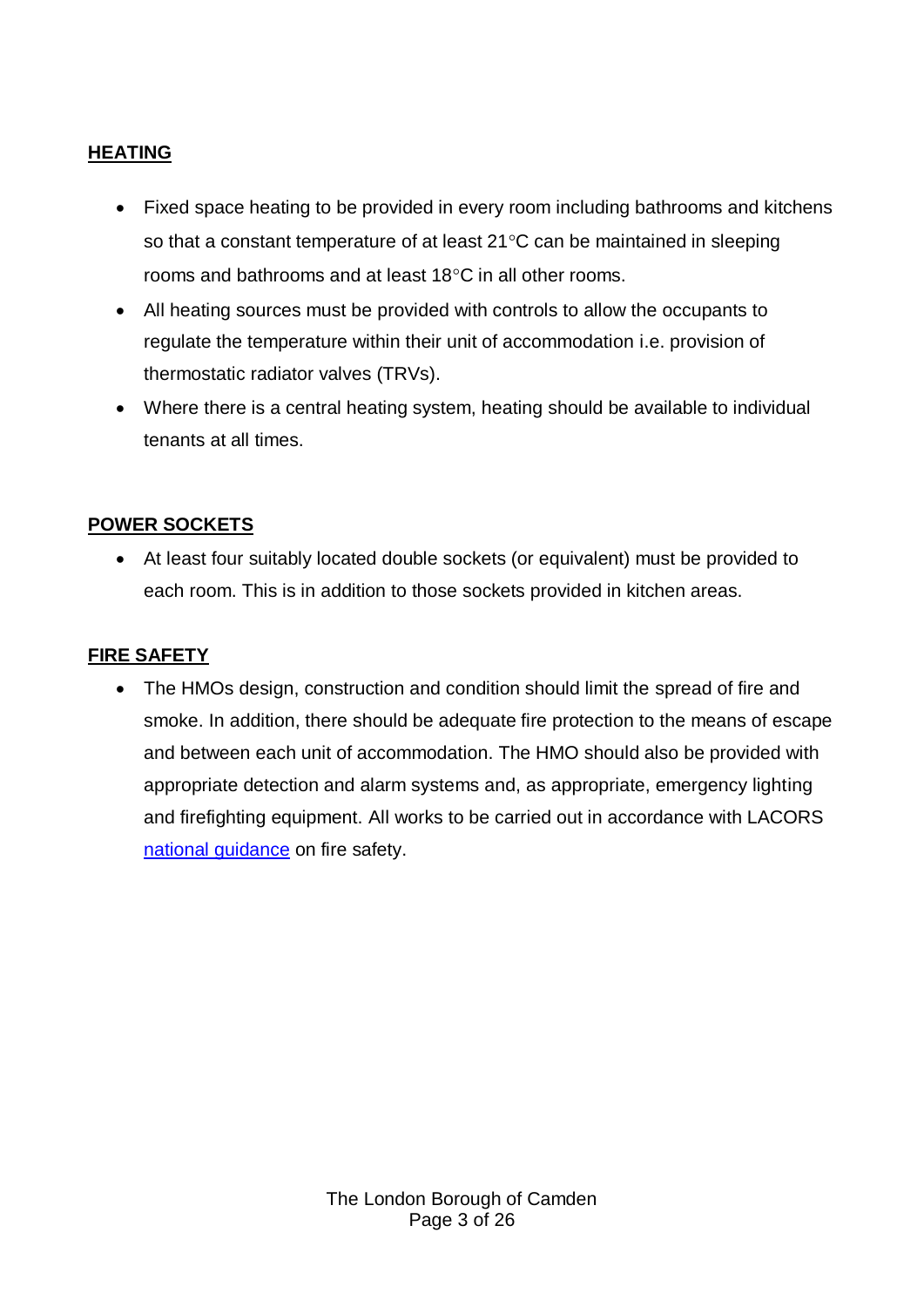## **KITCHEN FACILITIES**

## **Minimum floor areas**

|                                                    | Number of persons using kitchen facilities |                  |                  |  |
|----------------------------------------------------|--------------------------------------------|------------------|------------------|--|
|                                                    | 5 or fewer                                 | $6 - 10$         | $11 - 15$        |  |
| Minimum floor area<br>for shared kitchen           | 6m <sup>2</sup>                            | 11m <sup>2</sup> | 16m <sup>2</sup> |  |
| Minimum floor area<br>for shared kitchen-<br>diner | 8m <sup>2</sup>                            | 15m <sup>2</sup> | 22m <sup>2</sup> |  |

Where kitchen facilities are provided for the exclusive use of tenants, the minimum floor area will be in line with the following:

| Minimum floor area for separate kitchen<br>for exclusive use |                  |  |  |
|--------------------------------------------------------------|------------------|--|--|
| Single                                                       | Double           |  |  |
| $Am^2$                                                       | 4.5 <sup>2</sup> |  |  |

## **Number of occupants sharing**

П

 Five persons can share one full set of kitchen facilities. More than five persons will require an additional set of kitchen facilities. For example:

| <b>Number of individuals</b><br>sharing kitchen | Minimum number of sets<br>of kitchen facilities |
|-------------------------------------------------|-------------------------------------------------|
|                                                 |                                                 |
| 10                                              |                                                 |
| 15                                              | 3                                               |

The London Borough of Camden Page 4 of 26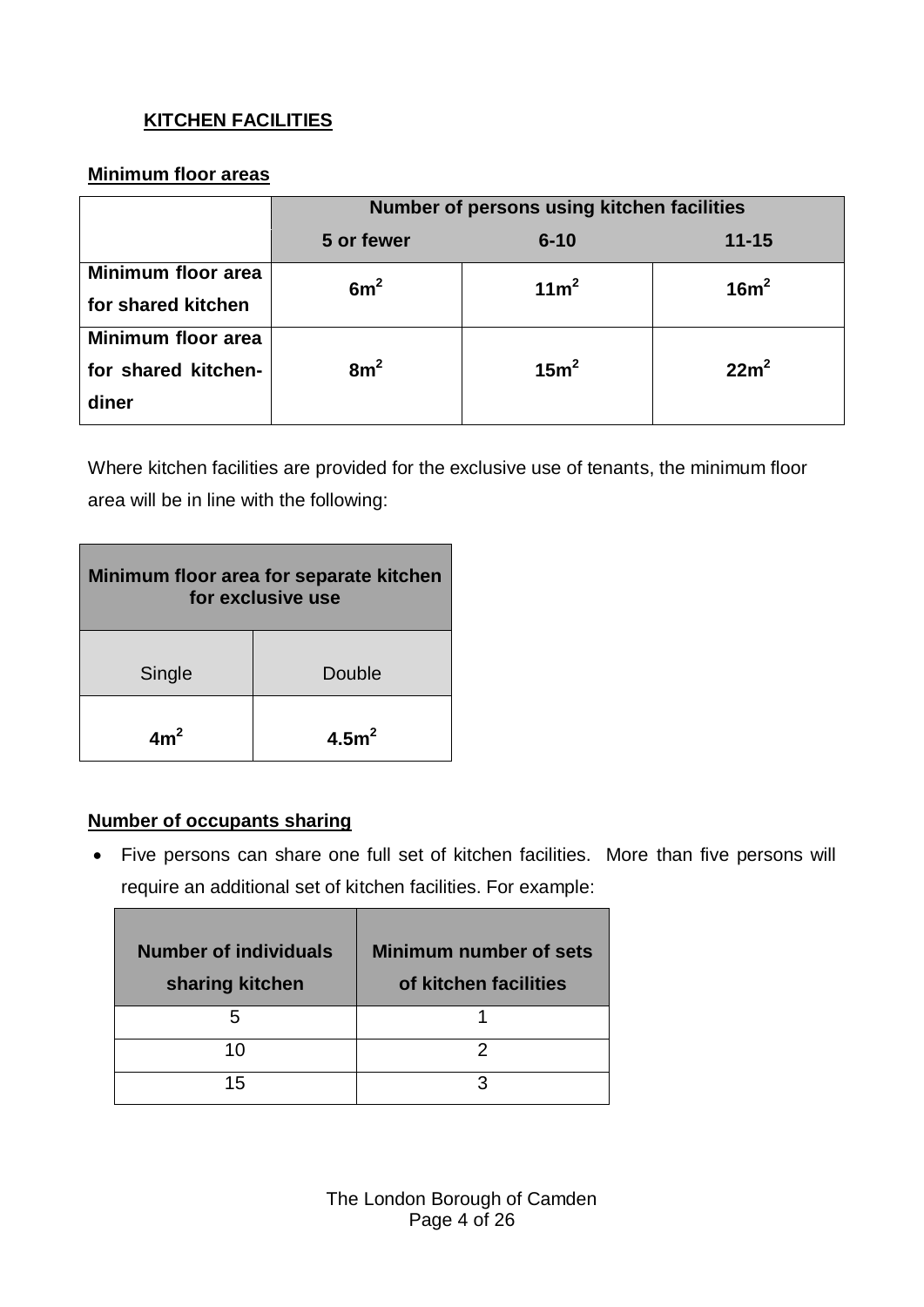- Kitchen facilities must be in a properly designed room or area, laid out so as allow for the safe and hygienic preparation and cooking of food.
- Where the bedrooms are more than one floor away from the kitchen, the kitchen must be provided with facilities to eat meals within the kitchen, for example a kitchen-diner or a separate dining room adjacent to the kitchen.
- A kitchen diner must be provided with an adequately sized table and number of chairs for the number of users.
- One full set of kitchen facilities will include the following:
	- $\blacksquare$  kitchen sink
	- cooking facilities
	- $\blacksquare$  kitchen worktop
	- food storage (dry goods cupboards and fridge/freezers)
	- **EXECUTED** kitchen cupboards
	- **power sockets**
	- **•** refuse storage
- A fire blanket (to comply with BS 6575: 1985) shall be provided in each kitchen within the HMO. Fire blankets should be located near to the cooker, but not directly above it.

## *Kitchen sink*

• Integral sink and drainer of a suitable and practical size on a base unit, properly connected to the drainage system, and provided with an adequate and constant supply of drinking water and an adequate and constant supply of hot water, without fluctuation in temperature.

## *Cooking facilities*

- Any cooker to be located remote from exit doors and away from windows.
- **Exclusive use kitchens or kitchens within bedsitting rooms** a minimum of two rings, conventional oven and grill. If a 'portable' cooker is installed it must be installed so that the cooking rings are level with the adjacent work surfaces and properly secured, and have the capability to operate all rings and oven simultaneously. A standard microwave is not acceptable as a replacement for a conventional oven. However, a

The London Borough of Camden Page 5 of 26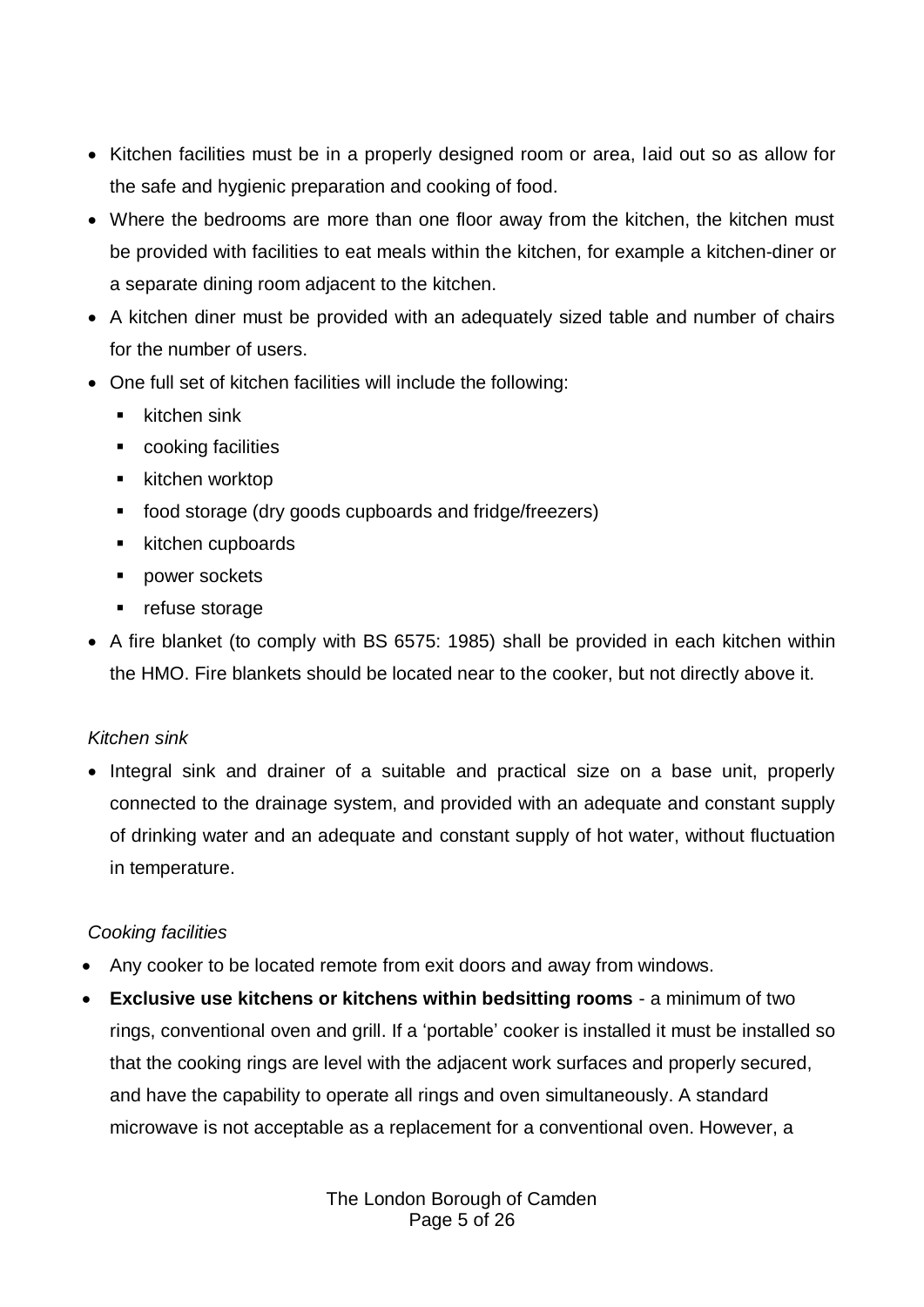combination oven/grill/microwave is acceptable in an exclusive use kitchen as longs as an additional worktop area is provided to accommodate the appliance.

 **Shared kitchens** - a full sized cooker with a minimum of four rings, conventional oven and grill, to be stable and securely fitted.

### *Kitchen worktop*

- A properly secured, readily cleansable work surface must be provided in a suitable position adjacent to the cooker in every kitchen or kitchen area. Worktop to be at the same height as the cooker rings.
- **Exclusive use kitchens** minimum dimensions 600mm deep x 800mm wide for one household.
- **Shared kitchens** a further 500mm (linear width) per additional person/household sharing e.g. minimum provision for five people is 2.8 linear metres of worktop.

### *Food storage - dry goods*

• One cupboard for the storage of dry goods per person, with a minimum storage capacity of 0.08 cubic metres. The recommended minimum dimensions to meet this requirement are:

> Width: 30cm Depth: 38cm Height: 70cm

- The cupboard space in the unit below the sink is not suitable for dry goods storage.
- Where more than five persons share a kitchen, each person's dry goods cupboard must be suitably secure.

#### *Food storage - fridge/freezer*

- A refrigerator with a freezer compartment, with a minimum capacity 140 litres for one to two persons.
- Kitchens shared by more than two people to have a separate refrigerator and a separate freezer. Each tenant must be provided with a shelf or area, of adequate size, within the refrigerator and freezer appliances for their sole use. The minimum capacity for each appliance is:

The London Borough of Camden Page 6 of 26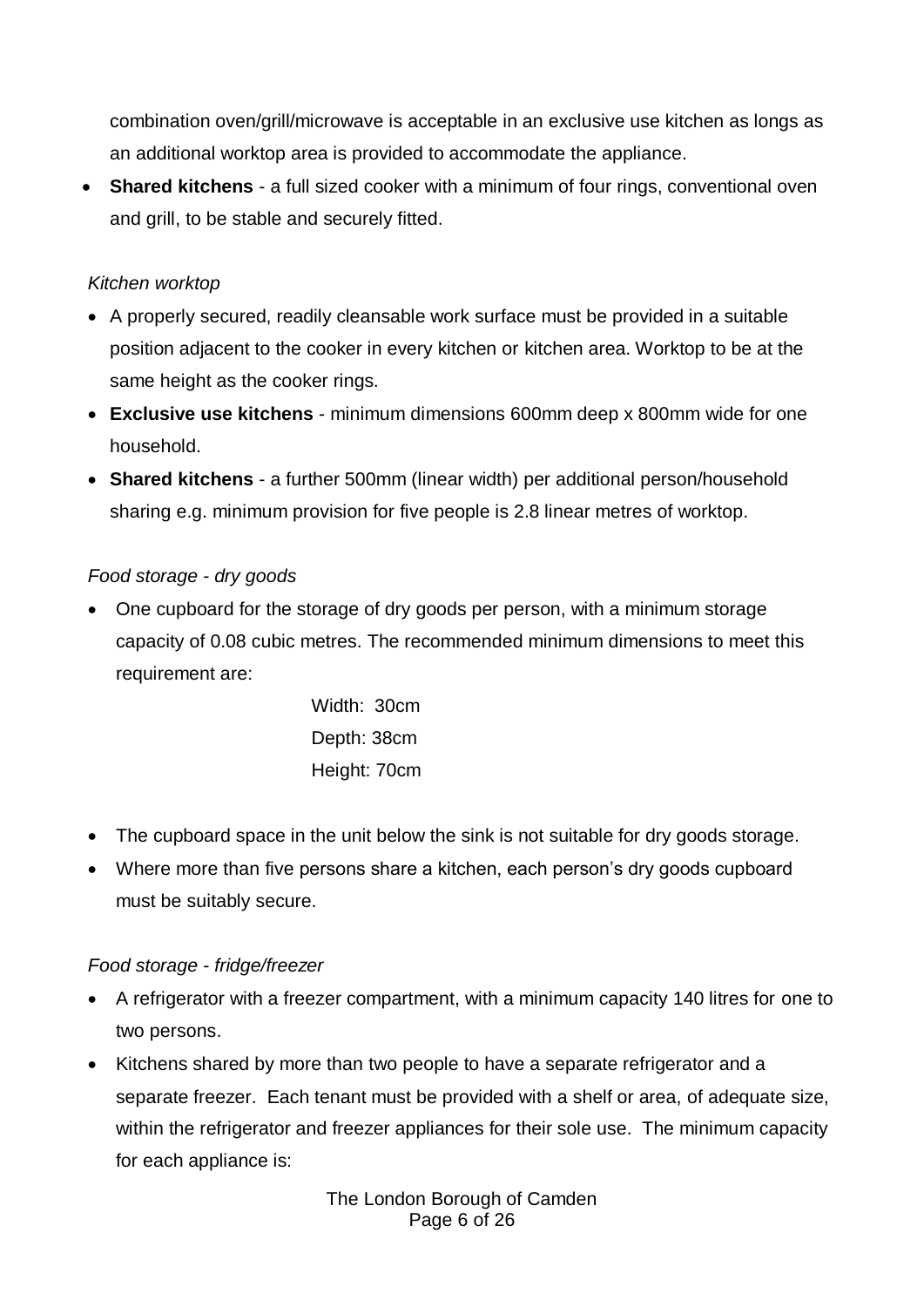3 to 4 persons - 160 litres 5 persons - 200 litres

 Where more than five persons share a kitchen, each person must either be provided with individual suitably secure refrigerator & freezer space or a separate refrigerator/freezer within their unit of accommodation.

## *Kitchen cupboards*

 Sufficient cupboards for the storage of kitchen utensils and crockery in shared kitchens must be provided.

## *Power sockets*

- **Exclusive use kitchens** the requirement is for three double electrical sockets or equivalent. Two of these double sockets are to be suitably located above worktop level.
- **Shared kitchens** there must be a minimum of five double electrical sockets or equivalent (at least three of these double sockets to be suitably located above worktop level) per full set of kitchen facilities. Therefore, two sets of kitchen facilities require a total of ten double sockets, six of which are to be above worktop level.
- In all cases, electrical sockets must be located at least 30mm horizontally from a sink or draining board.

## *Refuse storage*

- **Internally** impervious refuse storage containers with suitable close fitting lids.
- **Externally** suitable and adequate refuse disposal facilities sufficient for the number of occupants within the building, and which are readily accessible and located in a designated area.

## *Kitchen ventilation*

 Mechanical extractor fan capable of an extraction rate of 60 litres/second is to be provided. If a cooker hood is fitted, the extraction rate can be reduced to 30 litres/second.

> The London Borough of Camden Page 7 of 26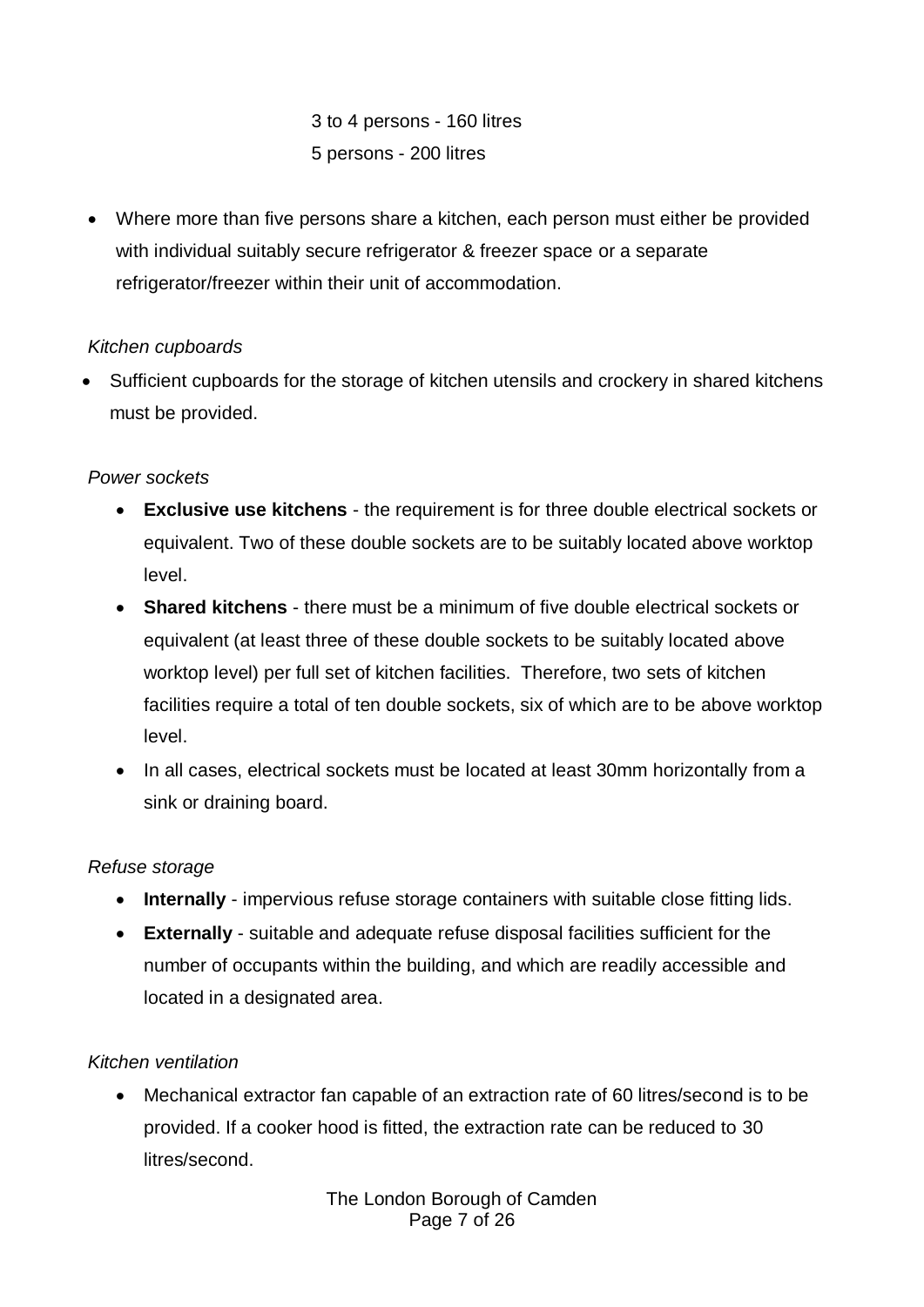- In internal rooms, the mechanical extractor fan shall be controlled by the operation of the main room light switch. In rooms with windows the mechanical extractor fan will be controlled with a humidistat set at an appropriate level (normally 65% relative humidity).
- In internal rooms the fan must have a 15 minute overrun. An overrun is also to be fitted where it is difficult to open the window or where the dwelling is prone to condensation.
- Where a window is fitted or there is an external wall, controllable passive ventilation, by way of a trickle vent or air brick, shall be fitted (minimum 1.7m above the floor).

## *Kitchen lighting*

- Kitchens must have adequate artificial lighting. Artificial lighting must be positioned to provide sufficient light to enable domestic and recreational activities to be carried out without eyestrain.
- Kitchen-diners must have sufficient natural lighting and adequate artificial lighting to enable domestic and recreational activities to be carried out without eyestrain. Windows must be of adequate size and of appropriate shape and position to allow for reasonable daylight penetration into rooms.

## *Kitchen floors*

• Suitable non-slip, impervious and readily cleansable floor covering to be provided in separate kitchens and the kitchen areas of bedsitting rooms.

## *Kitchen walls/ceilings*

 Walls and ceilings to be readily cleansable and those directly adjacent to cookers, sinks and food preparation areas must be provided with impervious and readily cleansable splash backs.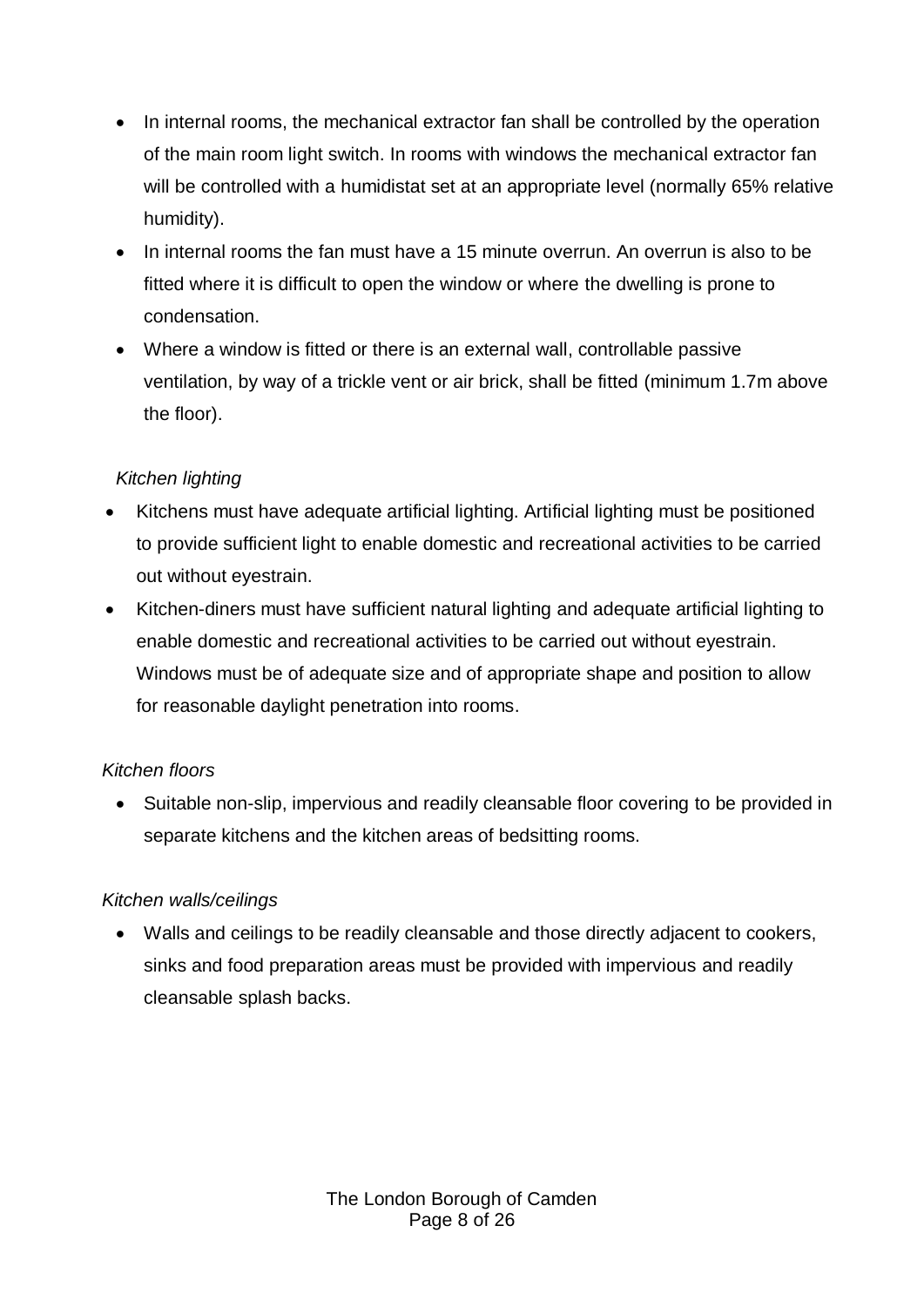## **PERSONAL HYGIENE FACILITIES**

*Ratios of bathing and WC facilities***:**

| 4 or fewer occupants         | Where there are 5 persons<br>sharing facilities                                                    | Where there are 6 or more<br>persons sharing facilities                                          |
|------------------------------|----------------------------------------------------------------------------------------------------|--------------------------------------------------------------------------------------------------|
| At least one bathroom with a | a) One WC in a separate                                                                            | Two sets of bathing                                                                              |
| fixed bath/shower, wash      | compartment (with wash                                                                             | facilities and WCs (with                                                                         |
| hand basin and a WC          | hand basin) and a                                                                                  | wash hand basin) up to                                                                           |
| (which may be situated in    | separate bathroom                                                                                  | and including 10 people,                                                                         |
| the bathroom).               | containing a                                                                                       | three sets for up to 15                                                                          |
|                              | bath/shower and wash                                                                               | people and 4 sets for 20                                                                         |
|                              | hand basin,                                                                                        | people etc.                                                                                      |
|                              | <u>OR</u><br>Two bathrooms each<br>b)<br>containing a<br>bath/shower, WC and a<br>wash hand basin. | Note: At least one of the<br>WCs (with wash hand<br>basin) must be in a<br>separate compartment. |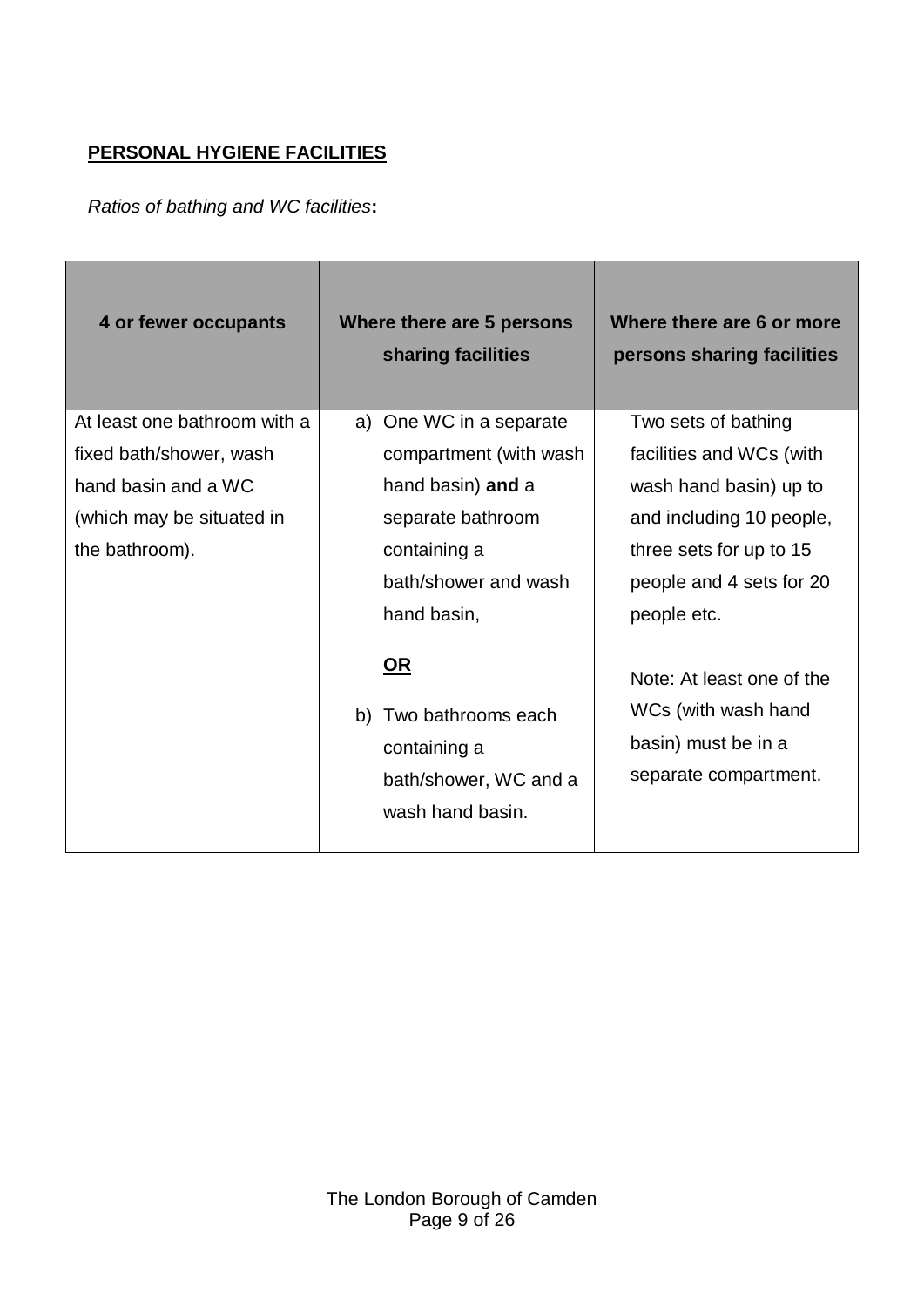| <b>Sanitary facilities in</b><br>appropriate room | <b>Minimum floor area</b><br>$m^2$ <sup>*</sup> |
|---------------------------------------------------|-------------------------------------------------|
| Bath only                                         | 2.3m <sup>2</sup>                               |
| Bath & wash hand basin<br>(WHB)                   | 2.5m <sup>2</sup>                               |
| Bath, WC & WHB                                    | 2.8m <sup>2</sup>                               |
| Shower only                                       | 1.7m <sup>2</sup>                               |
| Shower & WHB                                      | 2.0 <sup>m²</sup>                               |
| Shower & WC & WHB                                 | 2.2m <sup>2</sup>                               |
| WC & WHB                                          | 1.2m <sup>2</sup>                               |

**\*** The minimum floor areas include the required drying and activity space.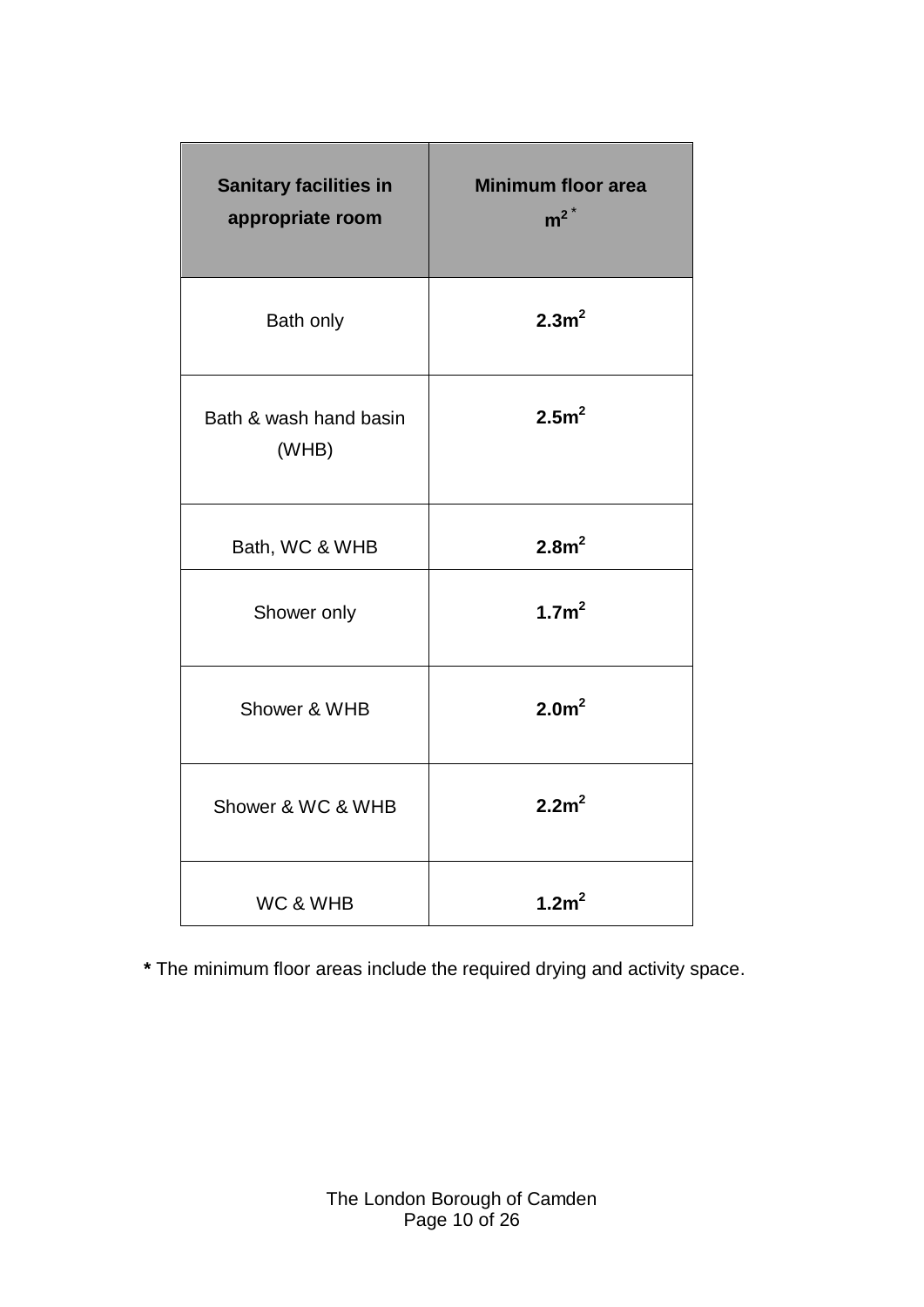### *Wash hand basins in bedsits*

- Where reasonably practicable there must be a wash hand basin (WHB) with splash back in each unit of accommodation (other than a unit in which a sink has been provided).
- Any WHB provided in a bedsitting room must be a minimum size of 550mm x 400mm.

### *Bathrooms*

- Bath/shower must be not more than one floor distant from any one unit of accommodation.
- Baths, WHBs and showers are to be provided with a constant supply of cold and hot water.
- Any WHB provided in a bath/shower room must be a minimum size of 550mm x 400mm.
- Shared facilities must be in a suitable enclosed and lockable room or compartment, so as to allow adequate privacy when using the facility. Where showers are located within a bedsitting room they should be provided with an enclosed private drying space except where there are sufficient alternative shared facilities available. Any door or window glazing must be obscured.
- Mechanical ventilation must be provided to bath/shower rooms which, operating intermittently with 15 minute overrun together with any passive ventilation (openable window, air brick or flue), is capable of extracting to the external air at a rate of not less than four air changes per hour.

#### *WC compartments*

- WC compartments must be located within the residential premises, and not more than one floor distant and 30m horizontally from the users.
- Each WC compartment must be provided with a reasonably sized WHB (with a constant supply of cold and hot water).
- WC compartments must be provided with either an openable window or mechanical extraction capable of extracting to the external air at a rate of not less than four air changes per hour.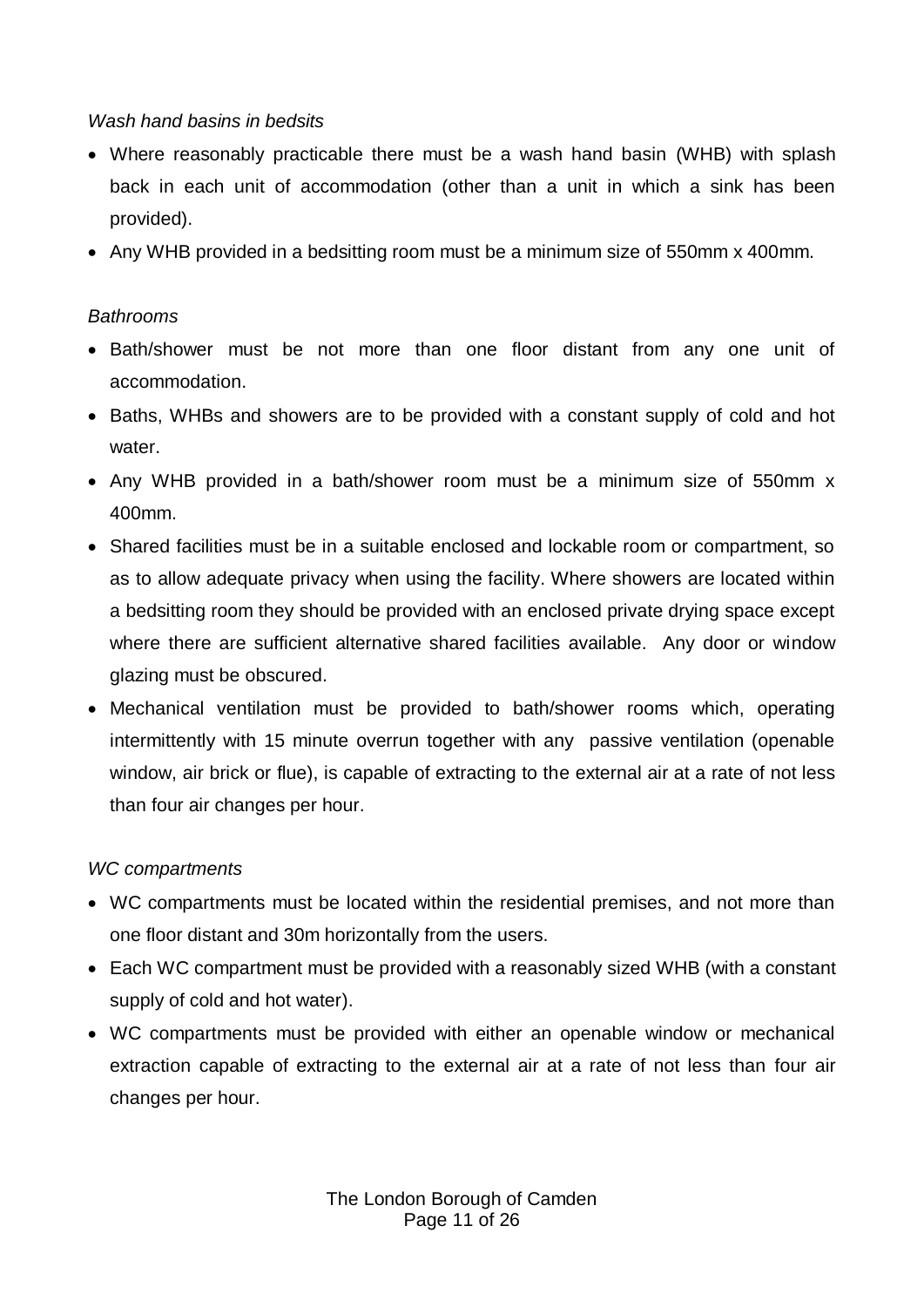#### *General*

- The arrangements and layout of all rooms and facilities must be fit for purpose; in particular the arrangement must allow unobstructed entry and exit into the room and ease of use of the facilities within.
- Floor and wall surfaces must be in good repair, impervious and readily cleansable. Floor surfaces or coverings must be slip resistant when wet. Walls directly adjacent to WHBs, baths and showers must have impervious splash backs.
- Adequate natural and/or artificial lighting must be provided to the room/compartment to enable the facilities to be used in a safe manner.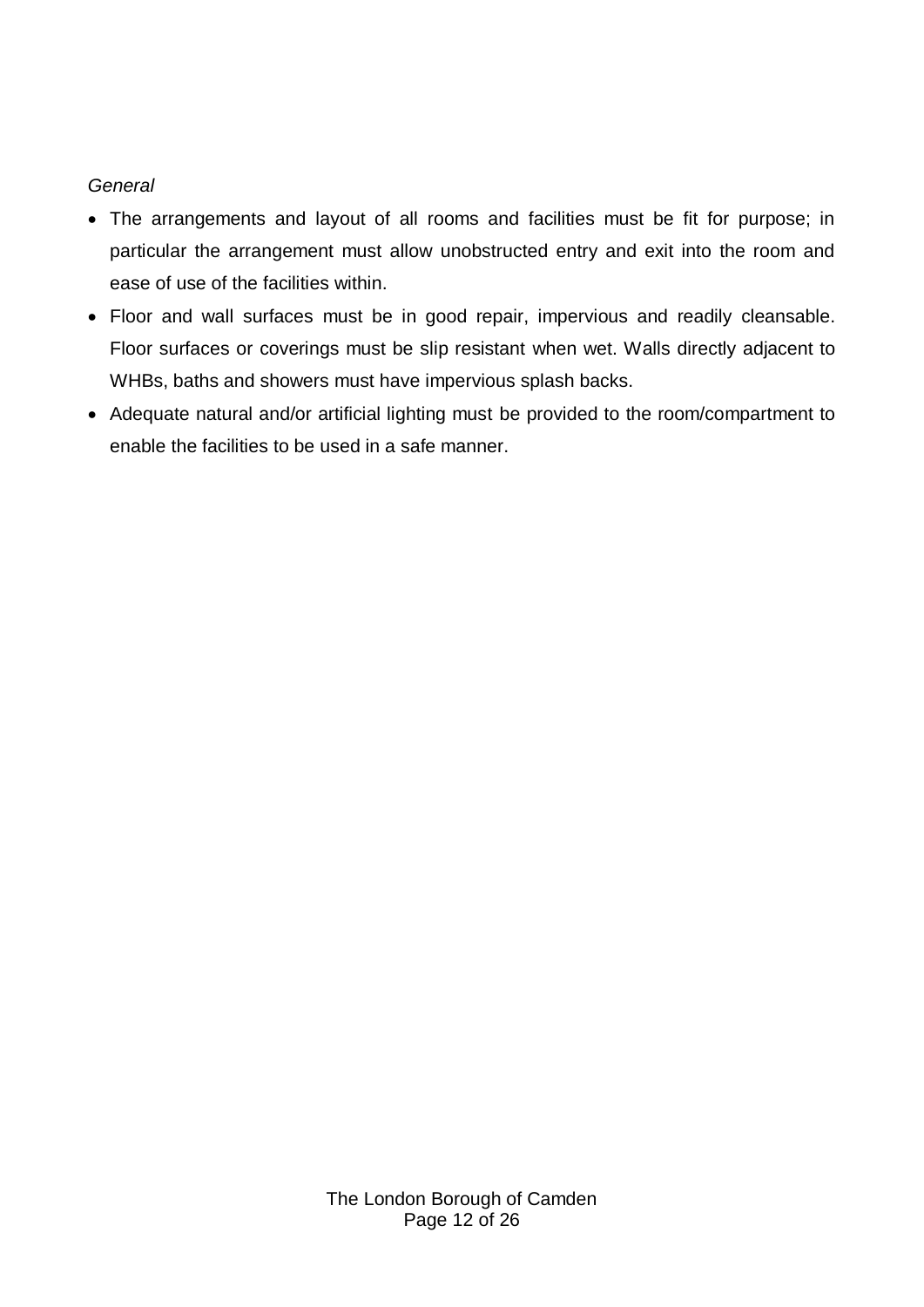# **DEFINITIONS**

**Bedsit** – a one room unit of accommodation which may contain either cooking facilities or bathroom facilities but not both.

**Studio** – a self-contained unit of accommodation that consists of one room functioning as bedroom, living room and kitchen with an en-suite bathroom.

**Flat** – a self-contained unit of accommodation consisting of two or more rooms, one of which is designated as a bedroom, plus a bathroom.

**Shared house/flat** – a house or flat which is let to three or more tenants who form more than one household and who share a kitchen, bathroom and toilet. There is likely to be one tenancy agreement, no locks on bedroom doors and shared living area. Tenants are likely to know each other when they move in and to live as one household.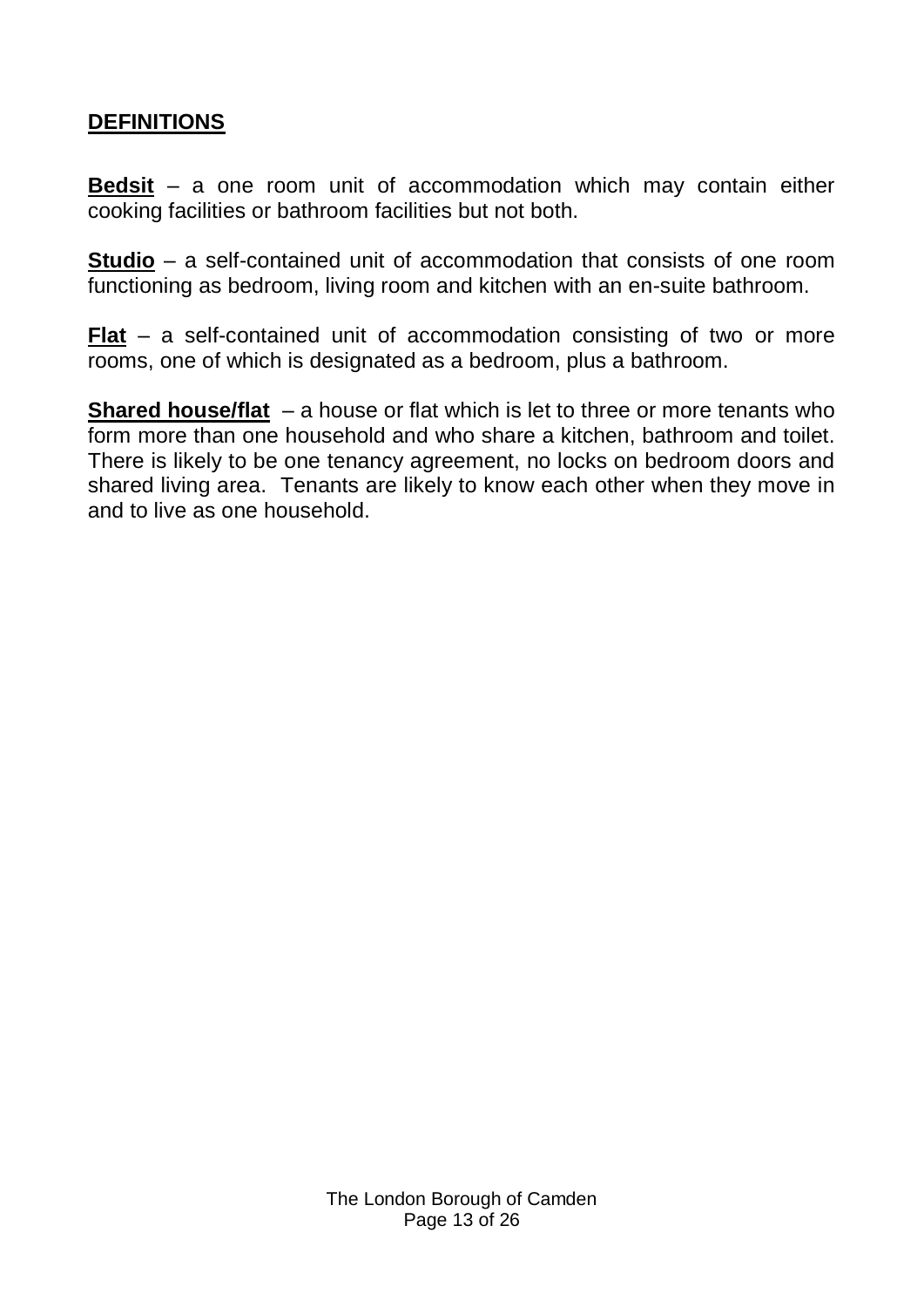# **London Borough of Camden**

# **MINIMUM HMO STANDARDS**

# **FOR HOSTELS**

# **Housing Act 2004**

# **FOR CONSULTATION**

These are the minimum standards that the London Borough of Camden will apply to houses in multiple occupation (HMOs). All licensable hostels in Camden must comply with these standards.

These standards are used by the council to determine the maximum number of occupiers and households for an HMO licence.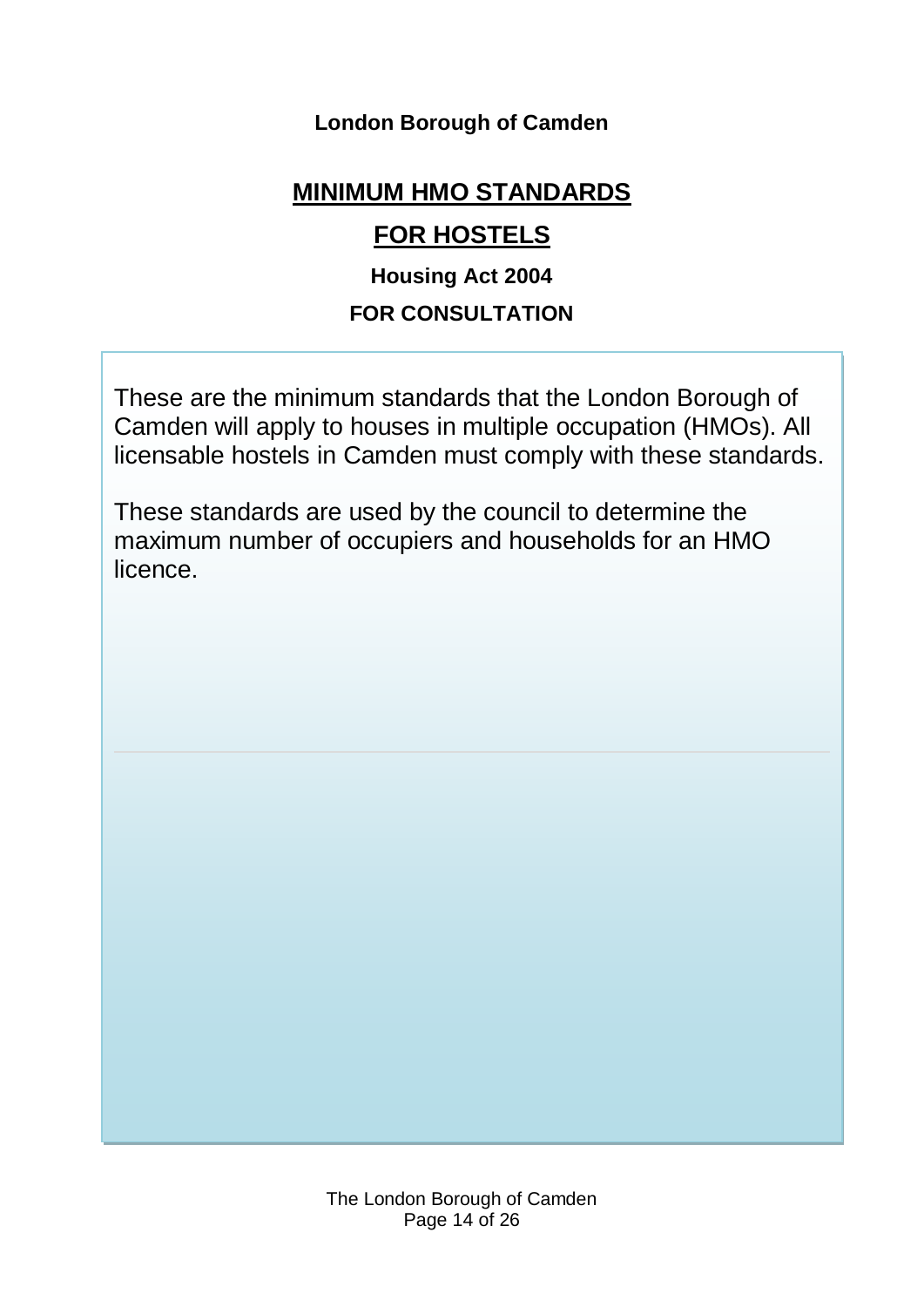## **ROOM SIZES**

## *Sleeping rooms*

| Minimum floor area where kitchen is<br>provided in a separate room |              |              |                  | Minimum floor area where kitchen is | included         |                           |  |  |
|--------------------------------------------------------------------|--------------|--------------|------------------|-------------------------------------|------------------|---------------------------|--|--|
| 1<br>person                                                        | 2<br>persons | 3<br>persons | 4<br>persons     | 5<br>persons                        | person           | $\overline{2}$<br>persons |  |  |
| 7.5m <sup>2</sup>                                                  | 10.5 $m^2$   | 14.5 $m^2$   | 19m <sup>2</sup> | 22.5m <sup>2</sup>                  | 11m <sup>2</sup> | 14.5m <sup>2</sup>        |  |  |

- Not more than two persons may occupy a sleeping room which contains cooking facilities.
- Where the ceiling height is less than 1.9m the floor area beneath is not counted.
- If any personal washing facilities are included within the room, the area required for any facility as detailed in personal hygiene facilities (see page 9), must be excluded when calculating the overall room sizes.
- Floor area that cannot be used because of its shape or location must not be included when calculating room sizes.
- There must be at least one metre horizontal separation between each bed.
- If bunk-beds are provided the ceiling height must be sufficient to allow the occupant to sit on the top bunk.
- If bunk-beds are provided the upper level must only be used by those aged between 7 and 60 years of age.
- A child will be treated as a separate person/occupant.

## *Two-room lets*

- For individual lettings which consist of two rooms the following must apply:
	- all habitable rooms must be on the same floor
	- The London Borough of Camden Page 15 of 26 for one person lettings, the minimum size for each room must be  $6.5m<sup>2</sup>$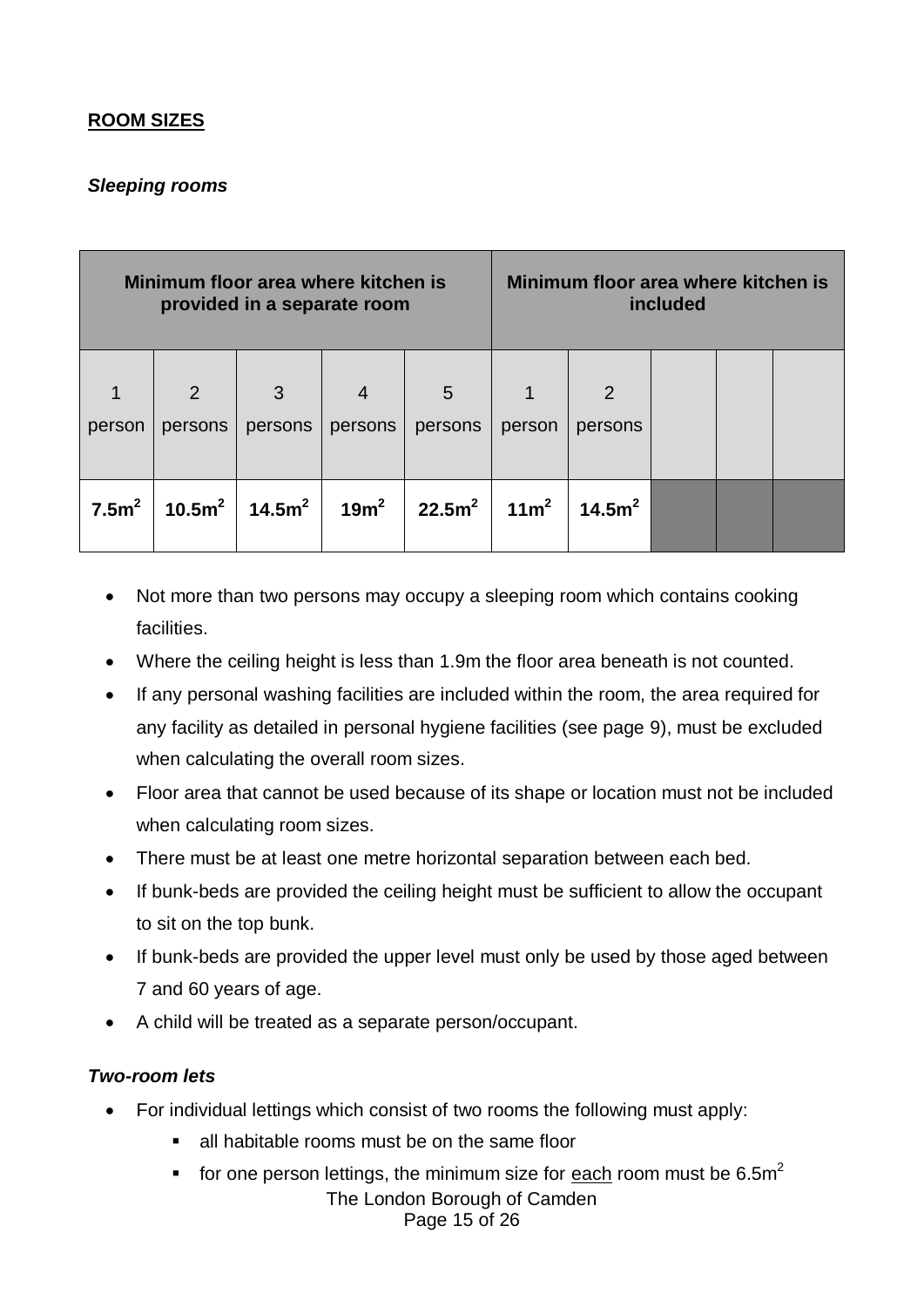- **for two person lettings, (living as one household) the minimum size for each** room must be  $8.5m^2$
- where cooking facilities are provided within one of the rooms, an additional 2.5m<sup>2</sup> must be added to that room.

## **HEATING**

- Fixed space heating to be provided in every room including bathrooms and kitchens so that a constant temperature of at least  $21^{\circ}$ C can be maintained in sleeping rooms and bathrooms and at least  $18^{\circ}$ C in all other rooms.
- All heating sources must be provided with controls to allow the occupants to regulate the temperature within their unit of accommodation i.e. provision of thermostatic radiator valves (TRVs).
- Where there is a central heating system, heating should be available to individual tenants at all times.

## **POWER SOCKETS**

 At least two suitably located double sockets (or equivalent) must be provided per bed space. This is in addition to those sockets provided in kitchen areas.

## **FIRE SAFETY**

• The HMOs design, construction and condition should limit the spread of fire and smoke. In addition, there should be adequate fire protection to the means of escape and between each unit of accommodation. The HMO should also be provided with appropriate detection and alarm systems and, as appropriate, emergency lighting and firefighting equipment. All works to be carried out in accordance with LACORS [national guidance](http://www.cieh.org/library/Knowledge/Housing/National_fire_safety_guidance_08.pdf) on fire safety.

> The London Borough of Camden Page 16 of 26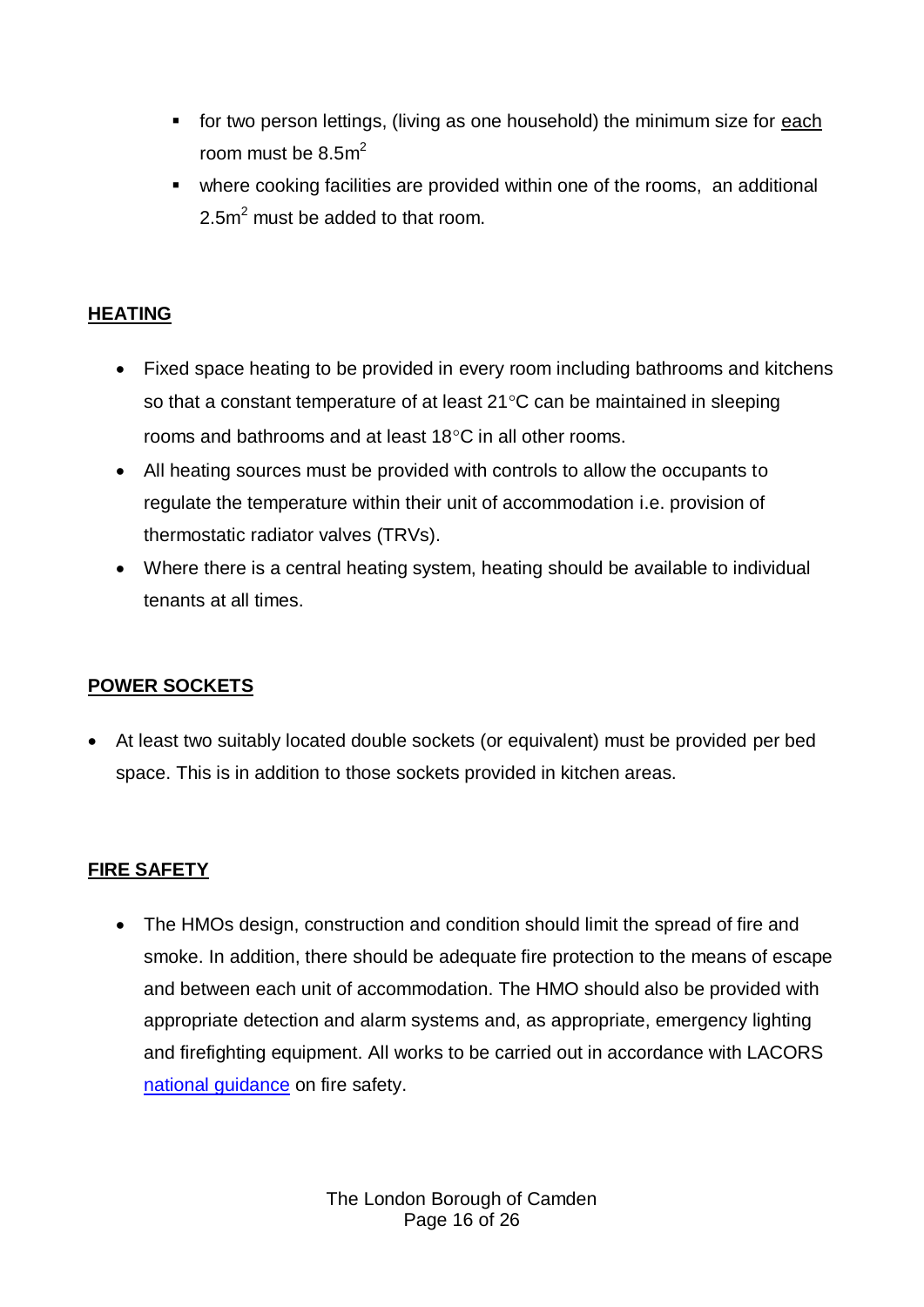## **KITCHEN FACILITIES**

*If meals are provided by the management each case will be considered on an individual basis, in all other cases the kitchen facilities requirements detailed below will apply.*

## **Minimum floor areas**

|                                                    | Number of persons using kitchen facilities |                  |                  |  |
|----------------------------------------------------|--------------------------------------------|------------------|------------------|--|
|                                                    | 5 or fewer                                 | $6 - 10$         | $11 - 15$        |  |
| Minimum floor area<br>for shared kitchen           | 6m <sup>2</sup>                            | 11m <sup>2</sup> | 16m <sup>2</sup> |  |
| Minimum floor area<br>for shared kitchen-<br>diner | 8m <sup>2</sup>                            | 15m <sup>2</sup> | 22m <sup>2</sup> |  |

Where kitchen facilities are provided for the exclusive use of tenants, the minimum floor area will be in line with the following:

| Minimum floor area for separate kitchen<br>for exclusive use |                  |  |
|--------------------------------------------------------------|------------------|--|
| Single                                                       | Double           |  |
| $Am^2$                                                       | 4.5 <sup>2</sup> |  |

## **Number of occupants sharing**

 Five persons can share one full set of kitchen facilities. More than five persons will require an additional set of kitchen facilities. For example: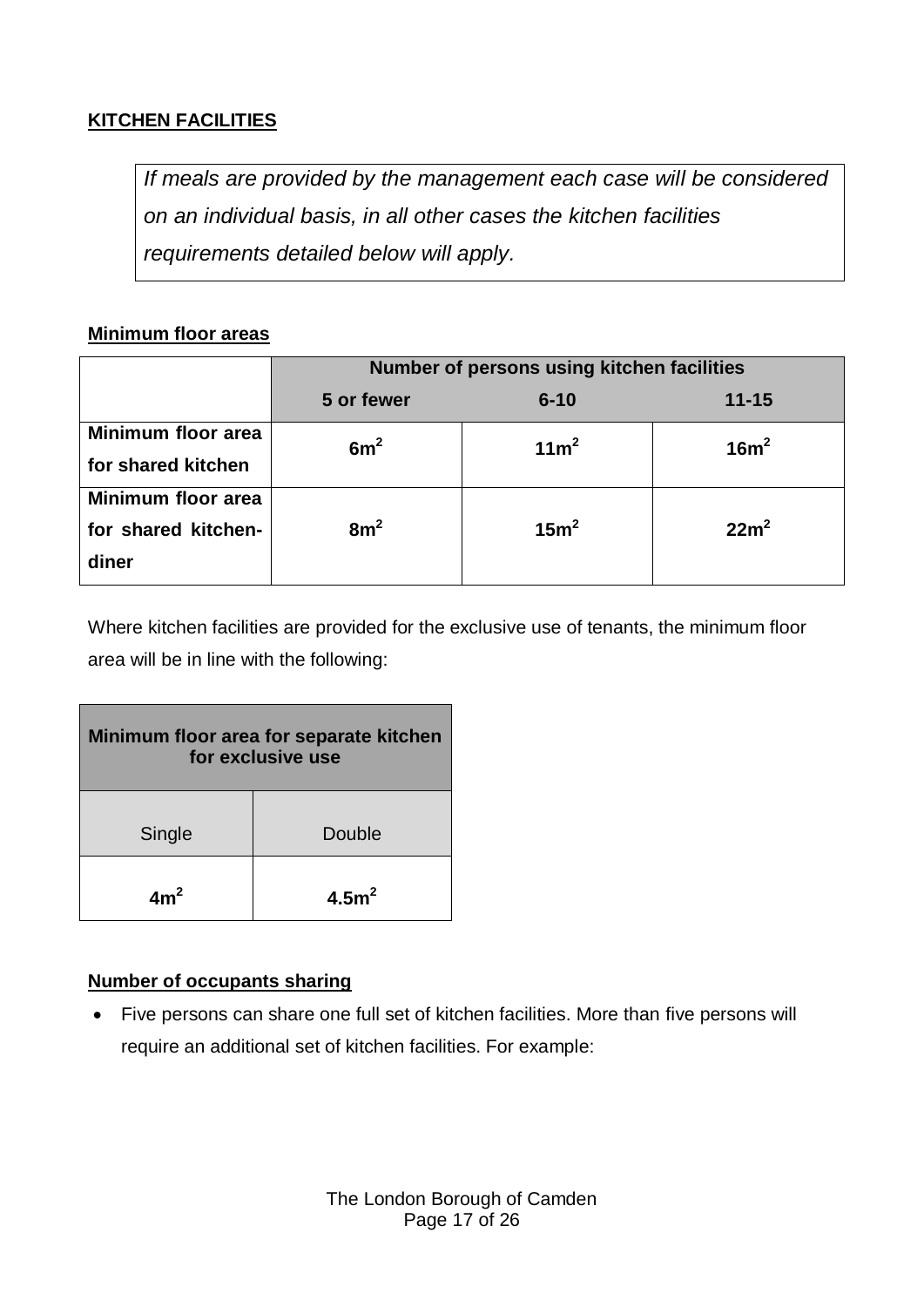| <b>Number of individuals</b><br>sharing kitchen | <b>Minimum number of sets</b><br>of kitchen facilities |
|-------------------------------------------------|--------------------------------------------------------|
| h                                               |                                                        |
| 10                                              |                                                        |
| 15                                              |                                                        |

- Kitchen facilities must be in a properly designed room or area, laid out so as allow for the safe and hygienic preparation and cooking of food.
- Where the bedrooms are more than one floor away from the kitchen, the kitchen must be provided with facilities to eat meals within the kitchen, for example a kitchen-diner or a separate dining room adjacent to the kitchen.
- A kitchen diner must be provided with an adequately sized table and number of chairs for the number of users.
- One full set of kitchen facilities will include the following:
	- $\blacksquare$  kitchen sink
	- **•** cooking facilities
	- $\blacksquare$  kitchen worktop
	- food storage (dry goods cupboards and fridge/freezers)
	- $\blacksquare$  kitchen cupboards
	- **power sockets**
	- refuse storage
- A fire blanket (to comply with BS 6575: 1985) shall be provided in each kitchen within the HMO. Fire blankets should be located near to the cooker, but not directly above it.

## *Kitchen sink*

• Integral sink and drainer of a suitable and practical size on a base unit, properly connected to the drainage system, and provided with an adequate and constant supply of drinking water and an adequate and constant supply of hot water, without fluctuation in temperature.

> The London Borough of Camden Page 18 of 26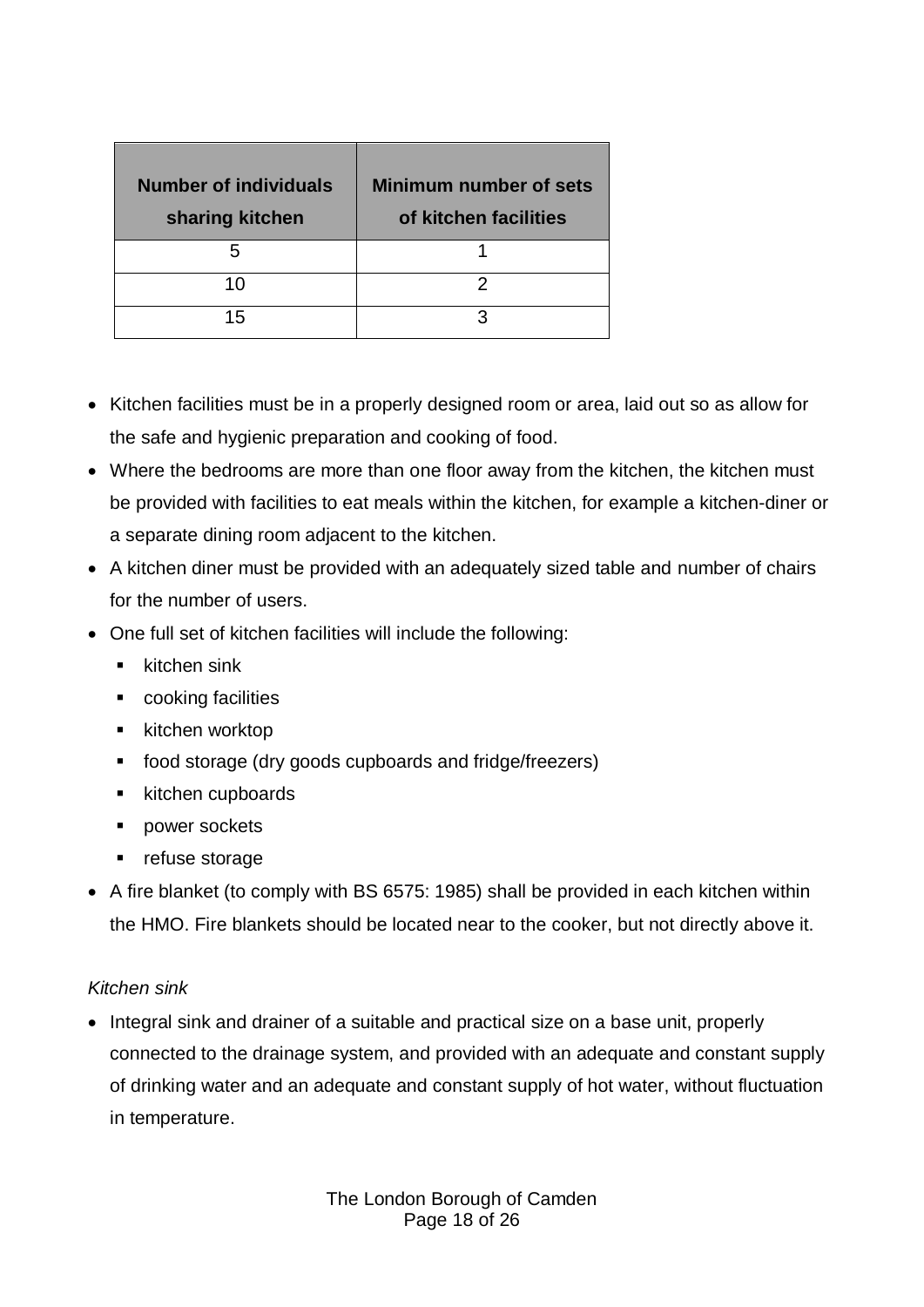## *Cooking facilities*

- Any cooker to be located remote from exit doors and away from windows.
- **Exclusive use kitchens or kitchens within bedsitting rooms** a minimum of two rings, conventional oven and grill. If a 'portable' cooker is installed it must be installed so that the cooking rings are level with the adjacent work surfaces and properly secured, and have the capability to operate all rings and oven simultaneously. A standard microwave is not acceptable as a replacement for a conventional oven. However, a combination oven/grill/ microwave is acceptable in an exclusive use kitchen as longs as an additional worktop area is provided to accommodate the appliance.
- **Shared kitchens** a full sized cooker with a minimum of four rings, conventional oven and grill, to be stable and securely fitted.

## *Kitchen worktop*

- A properly secured, readily cleansable work surface must be provided in a suitable position adjacent to the cooker in every kitchen or kitchen area. Worktop to be at the same height as the cooker rings.
- **Exclusive use kitchens**  minimum dimensions 600mm deep x 800mm wide for one household.
- **Shared kitchens** a further 500mm (linear width) per additional person/household sharing e.g. minimum provision for five people is 2.8 linear metres of worktop.

## *Food storage - dry goods*

• One cupboard for the storage of dry goods per person, with a minimum storage capacity of 0.08 cubic metres. The recommended minimum dimensions to meet this requirement are:

> Width: 30cm Depth: 38cm Height 70cm

- The cupboard space in the unit below the sink is not suitable for dry goods storage.
- Where more than five persons share a kitchen, each person's dry goods cupboard must be suitably secure.

The London Borough of Camden Page 19 of 26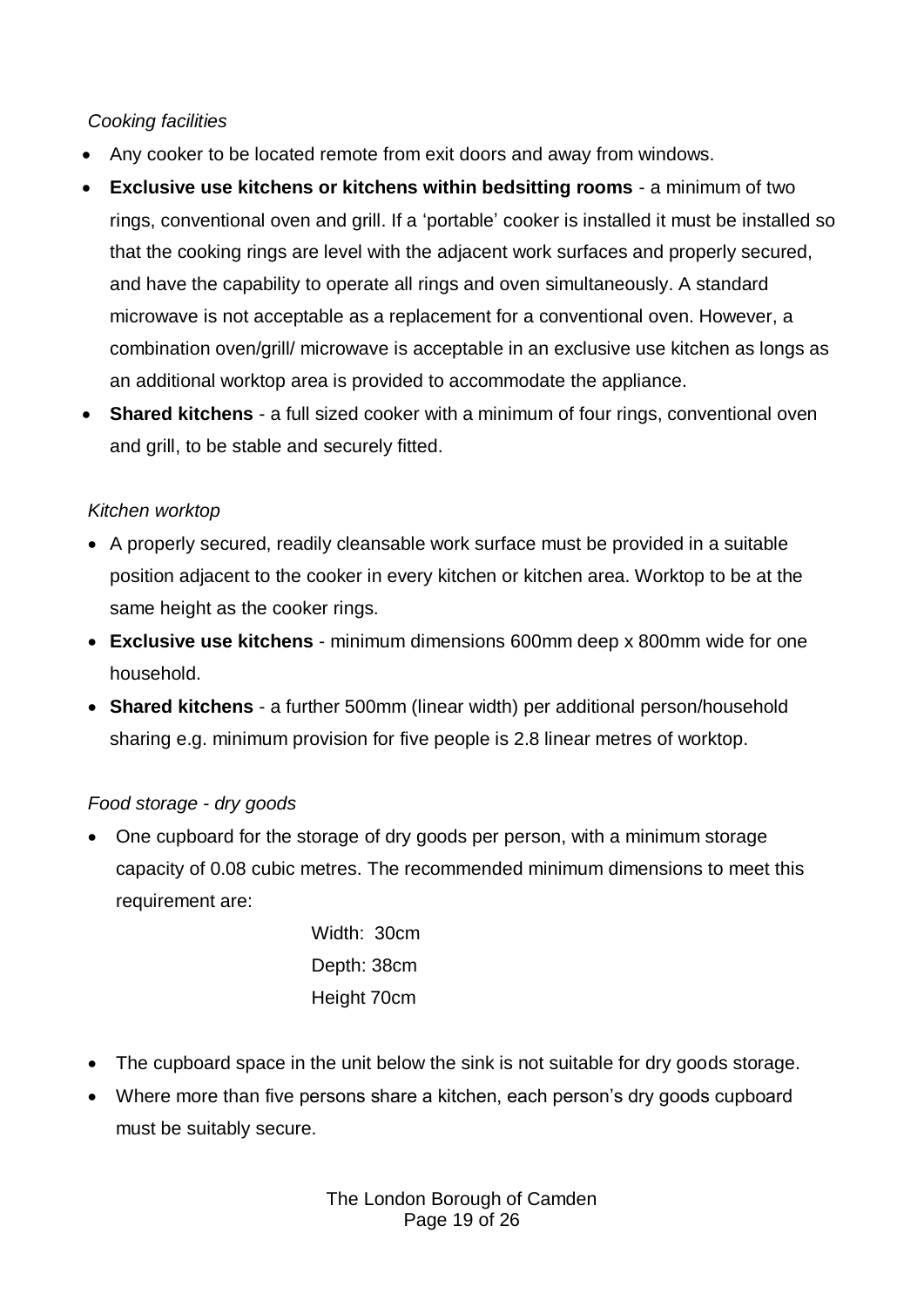## *Food storage - fridge/freezer*

- A refrigerator with a freezer compartment, with a minimum capacity 140 litres for one to two persons.
- Kitchens shared by more than two people to have a separate refrigerator and a separate freezer. Each tenant must be provided with a shelf or area, of adequate size, within the refrigerator and freezer appliances for their sole use. The minimum capacity for each appliance is:

3 to 4 persons - 160 litres 5 persons - 200 litres

 Where more than five persons share a kitchen, each person must either be provided with individual suitably secure refrigerator & freezer space or a separate refrigerator/freezer within their unit of accommodation.

## *Kitchen cupboards*

 Sufficient cupboards for the storage of kitchen utensils and crockery in shared kitchens must be provided.

## *Power sockets*

- **Exclusive use kitchens** the requirement is for three double electrical sockets or equivalent. Two of these double sockets are to be suitably located above worktop level.
- **Shared kitchens** there must be a minimum of five double electrical sockets or equivalent (at least three of these double sockets to be suitably located above worktop level) per full set of kitchen facilities. Therefore, two sets of kitchen facilities require a total of ten double sockets, six of which are to be above worktop level.
- In all cases, electrical sockets must be located at least 30mm horizontally from a sink or draining board.

## *Refuse storage*

- **Internally** impervious refuse storage containers with suitable close fitting lids.
- **Externally** suitable and adequate refuse disposal facilities sufficient for the number of occupants within the building, and which are readily accessible and located in a designated area.

The London Borough of Camden Page 20 of 26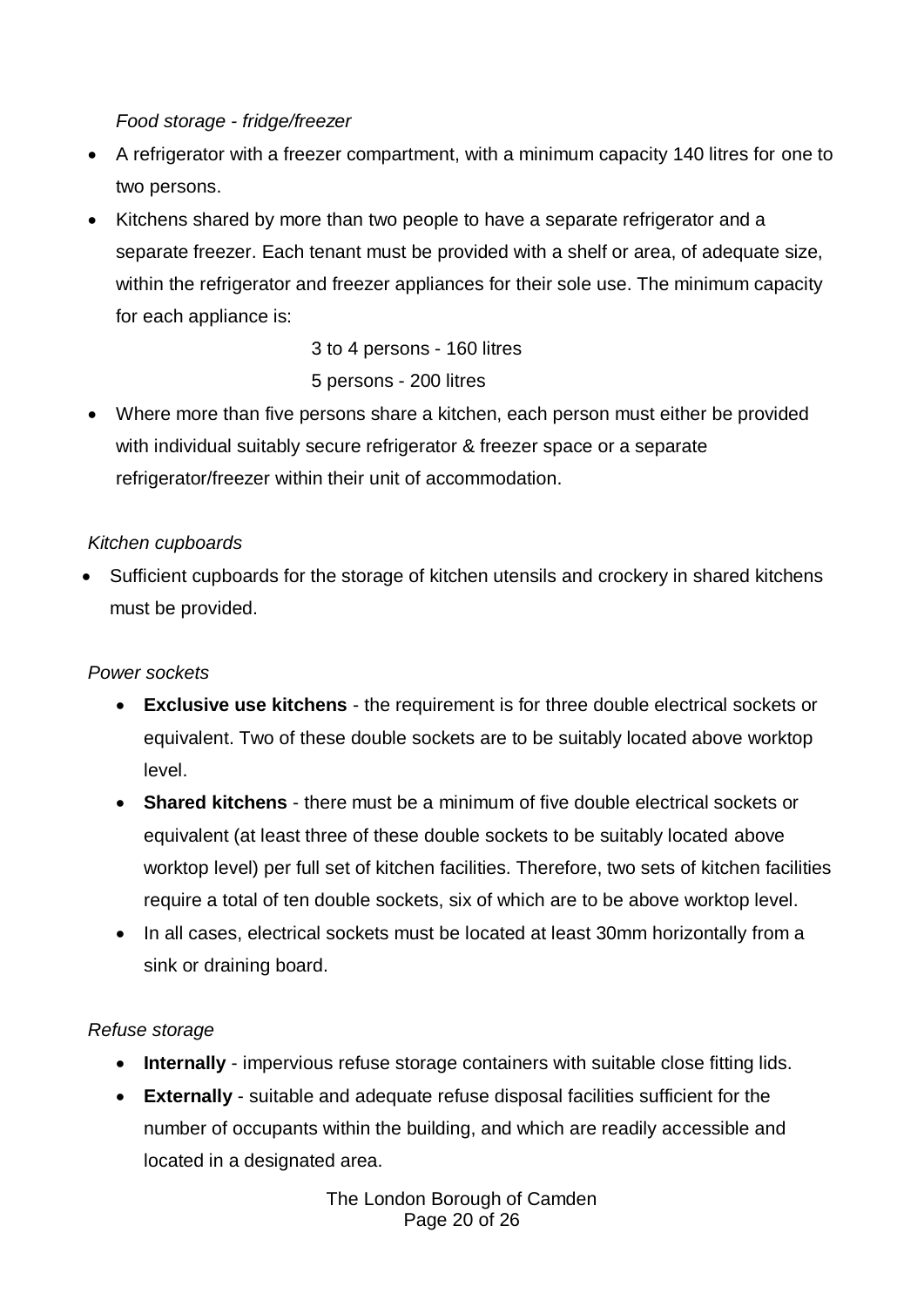## *Kitchen ventilation*

- Mechanical extractor fan capable of an extraction rate of 60 litres/second is to be provided. If a cooker hood is fitted, the extraction rate can be reduced to 30 litres/second.
- In internal rooms, the mechanical extractor fan shall be controlled by the operation of the main room light switch. In rooms with windows the mechanical extractor fan will be controlled with a humidistat set at an appropriate level (normally 65% relative humidity).
- In internal rooms the fan must have a 15 minute overrun. An overrun is also to be fitted where it is difficult to open the window or where the dwelling is prone to condensation.
- Where a window is fitted or there is an external wall, controllable passive ventilation, by way of a trickle vent or air brick, shall be fitted (minimum 1.7m above the floor).

## *Kitchen lighting*

- Kitchens must have adequate artificial lighting. Artificial lighting must be positioned to provide sufficient light to enable domestic and recreational activities to be carried out without eyestrain.
- Kitchen-diners must have sufficient natural lighting and adequate artificial lighting to enable domestic and recreational activities to be carried out without eyestrain. Windows must be of adequate size and of appropriate shape and position to allow for reasonable daylight penetration into rooms.

## *Kitchen floors*

• Suitable non-slip, impervious and readily cleansable floor covering to be provided in separate kitchens and the kitchen areas of bedsitting rooms.

## *Kitchen walls/ceilings*

 Walls and ceilings to be readily cleansable and those directly adjacent to cookers, sinks and food preparation areas must be provided with impervious and readily cleansable splash backs.

> The London Borough of Camden Page 21 of 26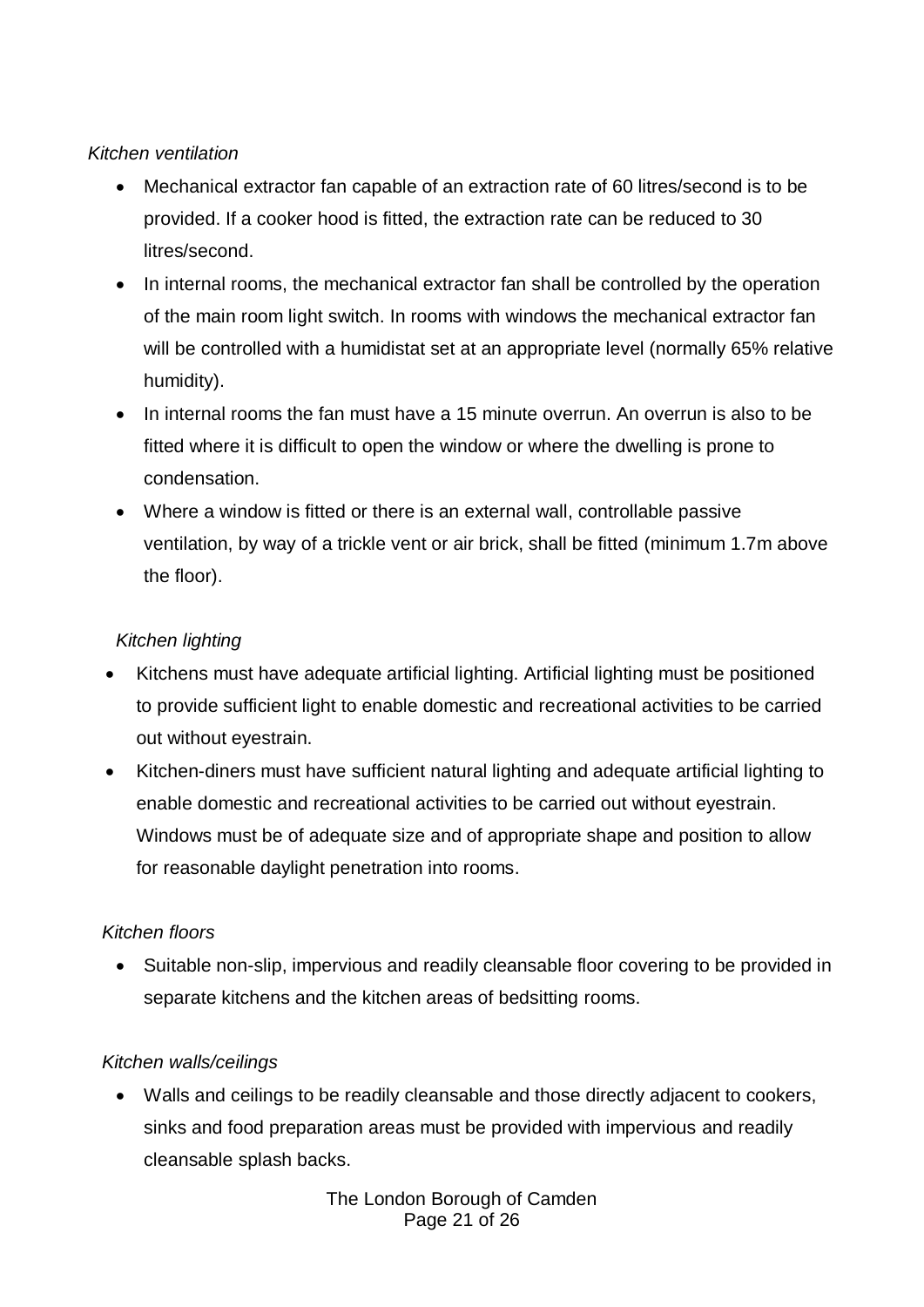## **PERSONAL HYGIENE FACILITIES**

*Ratios of bathing and WC facilities***:**

| 4 or fewer occupants         | Where there are 5 persons<br>sharing facilities | Where there are 6 or more<br>persons sharing facilities |
|------------------------------|-------------------------------------------------|---------------------------------------------------------|
| At least one bathroom with a | One WC in a separate<br>C)                      | Two sets of bathing                                     |
| fixed bath/shower, wash      | compartment (with wash                          | facilities and WCs (with                                |
| hand basin and a WC          | hand basin) and a                               | wash hand basin) up to                                  |
| (which may be situated in    | separate bathroom                               | and including 10 people,                                |
| the bathroom).               | containing a                                    | three sets for up to 15                                 |
|                              | bath/shower and wash                            | people and 4 sets for 20                                |
|                              | hand basin,                                     | people etc.                                             |
|                              | <u>OR</u>                                       | Note: At least one of the                               |
|                              | d) Two bathrooms each                           | WCs (with wash hand                                     |
|                              | containing a                                    | basin) must be in a                                     |
|                              | bath/shower, WC and a                           | separate compartment.                                   |
|                              | wash hand basin.                                |                                                         |
|                              |                                                 |                                                         |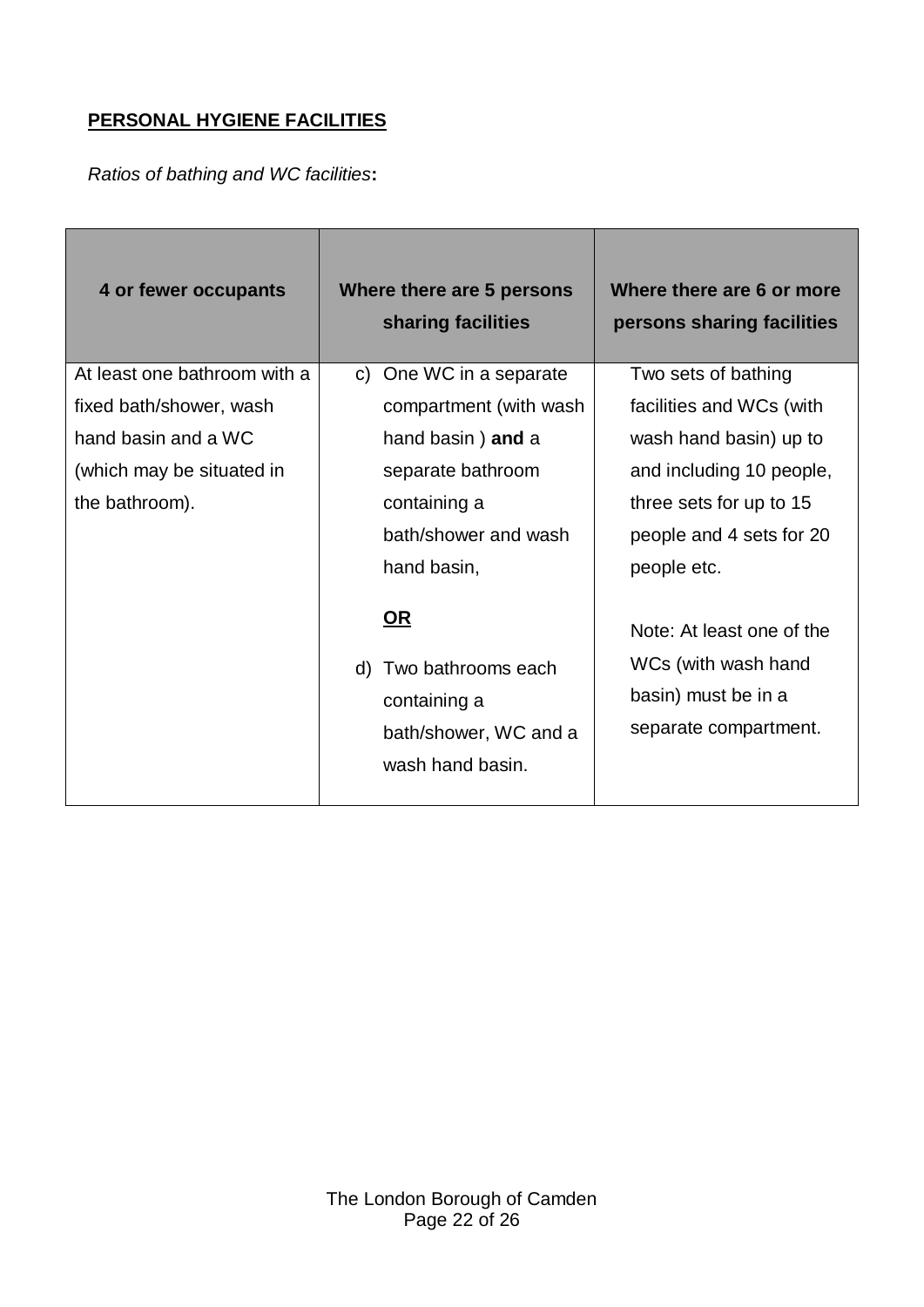| <b>Sanitary facilities in</b><br>appropriate room | <b>Minimum floor area</b><br>$m^2$ <sup>*</sup> |
|---------------------------------------------------|-------------------------------------------------|
| Bath only                                         | 2.3m <sup>2</sup>                               |
| Bath & wash hand basin<br>(WHB)                   | 2.5m <sup>2</sup>                               |
| Bath, WC & WHB                                    | 2.8m <sup>2</sup>                               |
| Shower only                                       | 1.7m <sup>2</sup>                               |
| Shower & WHB                                      | 2.0 <sup>m²</sup>                               |
| Shower & WC & WHB                                 | 2.2m <sup>2</sup>                               |
| WC & WHB                                          | 1.2m <sup>2</sup>                               |

**\*** The minimum floor areas include the required drying and activity space.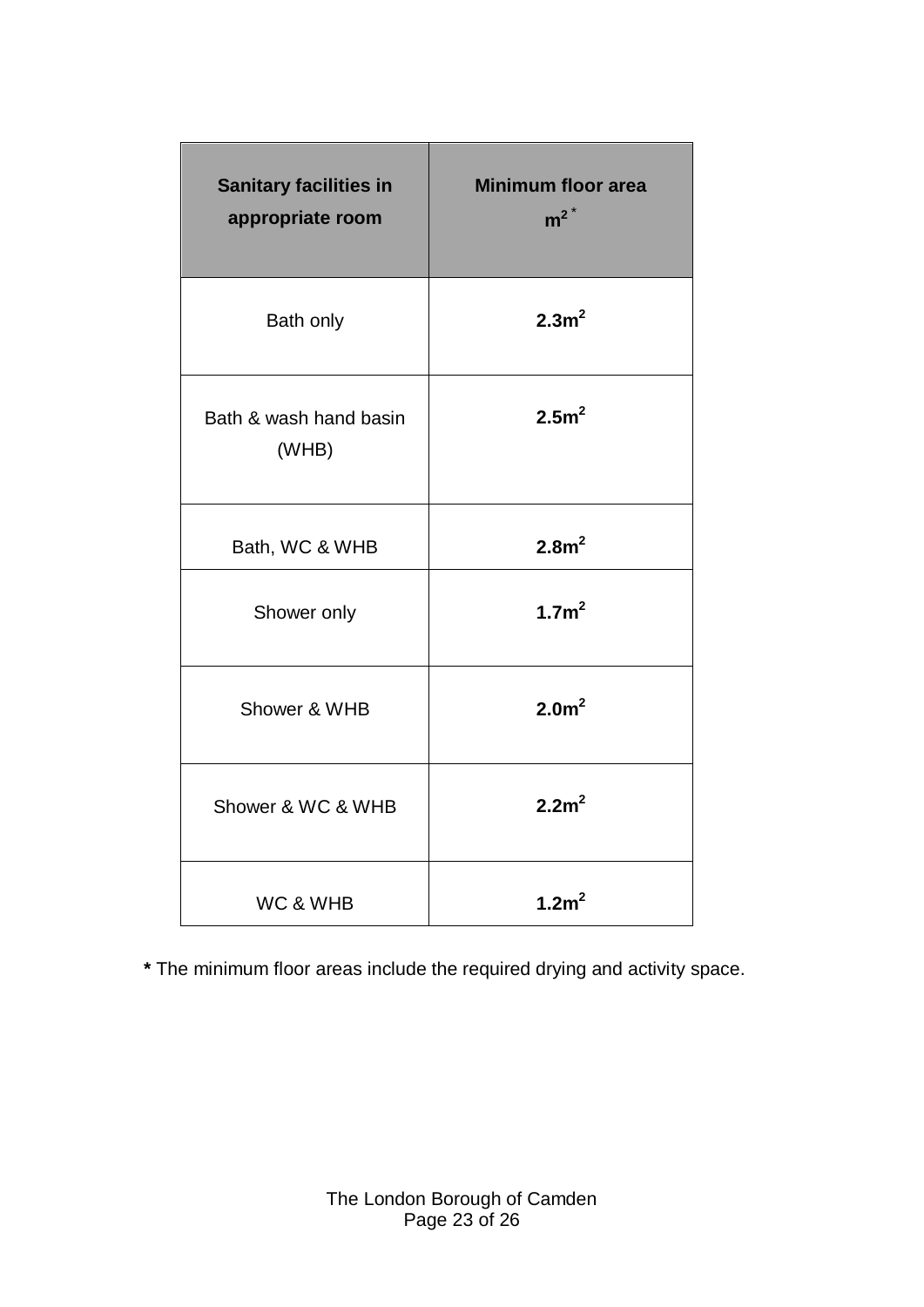## *Wash hand basins in bedsits*

- Where reasonably practicable there must be a wash hand basin (WHB) with splash back in each unit of accommodation (other than a unit in which a sink has been provided).
- Any WHB provided in a bedsitting room must be a minimum size of 550mm x 400mm.

## *Bathrooms*

- Bath/shower must be not more than one floor distant from any one unit of accommodation.
- Baths, WHBs and showers are to be provided with a constant supply of cold and hot water.
- Any WHB provided in a bath/shower room must be a minimum size of 550mm x 400mm.
- Shared facilities must be in a suitable enclosed and lockable room or compartment, so as to allow adequate privacy when using the facility. Where showers are located within a bedsitting room they should be provided with an enclosed private drying space except where there are sufficient alternative shared facilities available. Any door or window glazing must be obscured.
- Mechanical ventilation must be provided to bath/shower rooms which, operating intermittently with 15 minute overrun together with any passive ventilation (openable window, air brick or flue), is capable of extracting to the external air at a rate of not less than 4 air changes per hour.

## *WC compartments*

- WC compartments must be located within the residential premises, and not more than one floor distant and 30m horizontally from the users.
- Each WC compartment must be provided with a reasonably sized WHB (with a constant supply of cold and hot water).
- WC compartments must be provided with either an openable window or mechanical extraction capable of extracting to the external air at a rate of not less than 4 air changes per hour.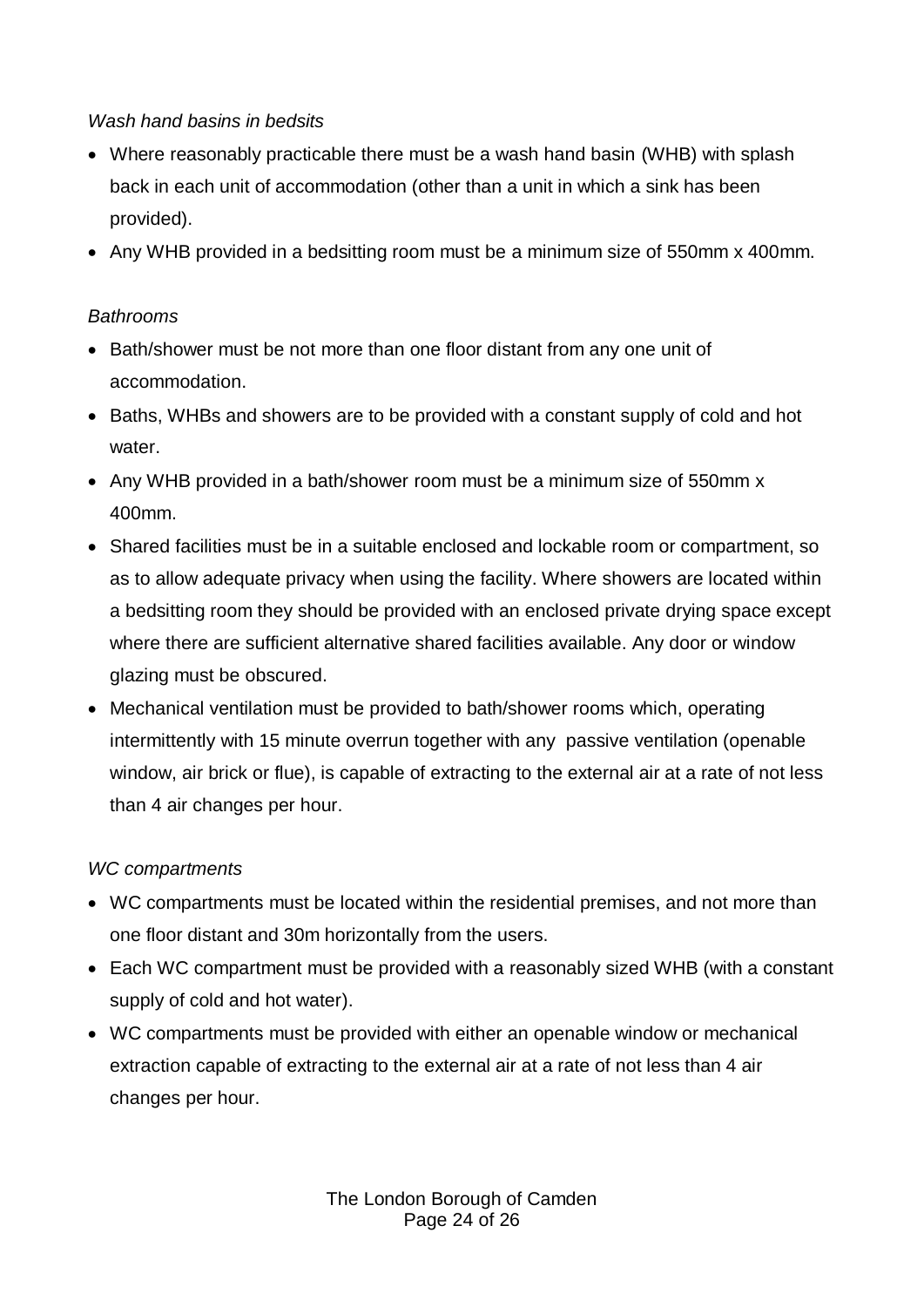### *General*

- The arrangements and layout of all rooms and facilities must be fit for purpose; in particular the arrangement must allow unobstructed entry and exit into the room and ease of use of the facilities within.
- Floor and wall surfaces must be in good repair, impervious and readily cleansable. Floor surfaces or coverings must be slip resistant when wet. Walls directly adjacent to WHBs, baths and showers must have impervious splash backs.
- Adequate natural and/or artificial lighting must be provided to the room/compartment to enable the facilities to be used in a safe manner.